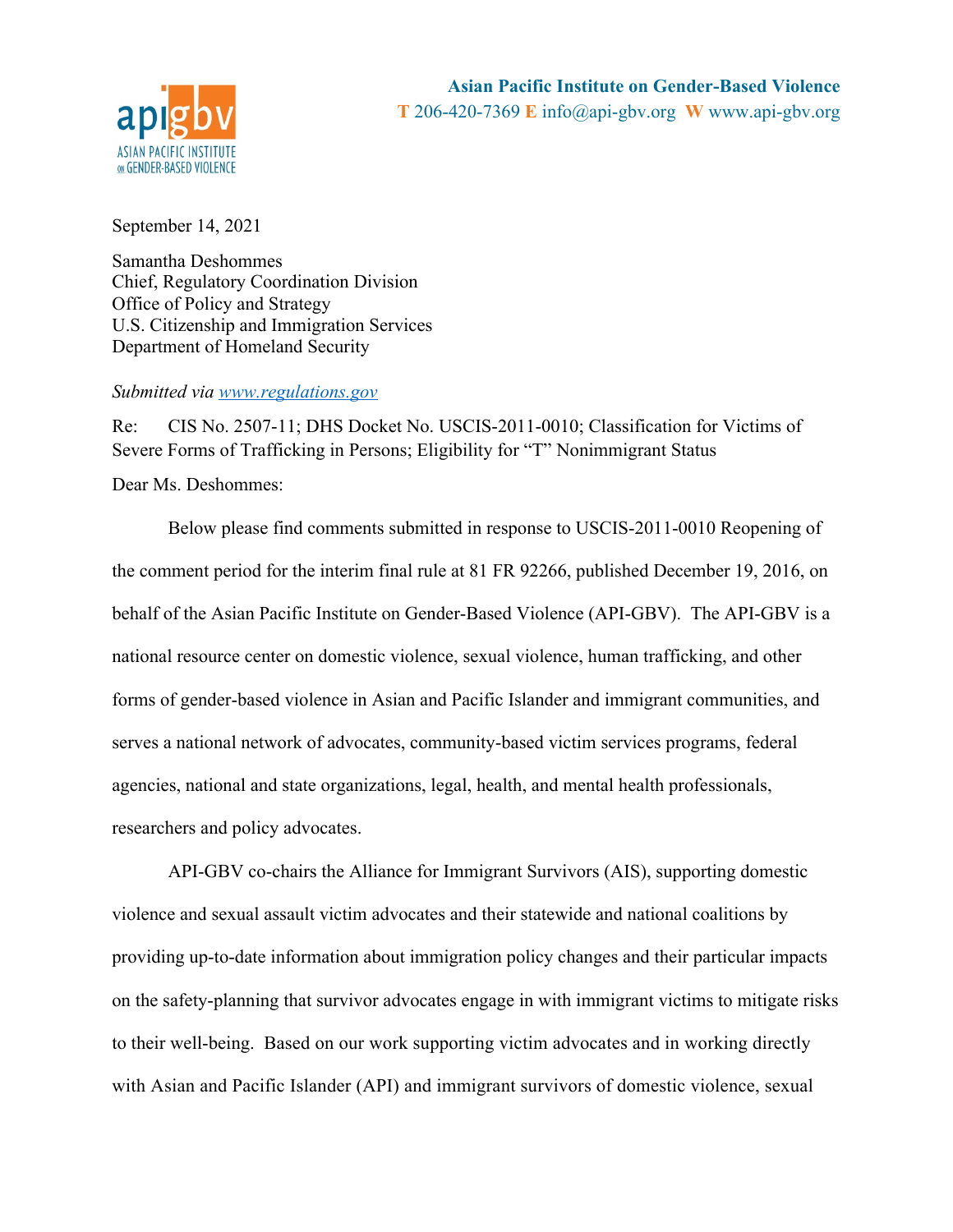assault, and human trafficking, API-GBV submits the following comments, focused on USCIS processes on immigrant survivors and their ability to escape and overcome trafficking and abuse, such as those available Trafficking Victims Protection Act and subsequent reauthorizations, <sup>1</sup> as well as the Violence Against Women Act (VAWA) and related reauthorizations. 2

Members of immigrant communities with uncertain immigration status are particularly vulnerable to crimes such as human trafficking because, if they fear they will be deported for contacting law enforcement, they are unlikely to report abuse, sexual assault, and other crimes.<sup>3</sup> We commend USCIS for reopening the interim final rule to examine the impacts the rule has had on trafficking survivors, and to remove some of the barriers placing survivors at risk of ongoing harm. We additionally make note of the following clarifications and guidance which improve access to the T-visa for vulnerable trafficking survivors:

- Expanding the definition of Law Enforcement Agency (LEA) to include State and local agencies, and clarifying that agencies that detect and investigate human trafficking although they may not prosecute trafficking are also included in the definition;
- Recognizing no statutory requirement for a deadline and permitting the filing of applications for survivors whose trafficking took place prior to October 28, 2000,

content/uploads/PoliceChief\_April-2018\_F2\_Web.pdf ; Lindsey Bever, Hispanics "Are Going Further into the Shadows" Amid Chilling Immigration Debate, Police Say, Wash. Post (May 12, 2017),

https://www.washingtonpost.com/news/post-nation/wp/2017/05/12 immigration-debate-might-be-having-a-chillingeffect-on-crime-reporting-in-hispanic-communities-police-say.

<sup>1</sup> The Victims of Trafficking Protection Act of 2000, Pub. L. No. 106-386 (2000); Trafficking Victims Protection Reauthorization Act of 2003 (TVPRA 2003), Public Law 108-193, 117 Stat. 2875 (Dec. 19, 2003); William Wilberforce Trafficking Victims Protection Reauthorization Act of 2008 (TVPRA 2008), Public Law 110-457, 122 Stat. 5044 (Dec. 23, 2008); Justice for Victims of Trafficking Act of 2015 (JVTA), Public Law 114–22, 129 Stat. 227 (May 29, 2015).

<sup>2</sup> P.L. No. 103-322, 108 Stat. 1902-1955 (1994); Violence Against Women and Department of Justice Reauthorization Act of 2005 (VAWA 2005), Public Law 109-162, 119 Stat. 2960 (Jan. 5, 2006); Violence Against Women Act of 2013 (VAWA 2013), Public Law 113-4 (Mar. 7, 2013).

<sup>3</sup> See Stacey Ivie et al., Overcoming Fear and Building Trust with Immigrant Communities and Crime Victims, Int'l Ass'n Of Chiefs of Police (Apr. 2018), Retrieved from https://www.policechiefmagazine.org/wp-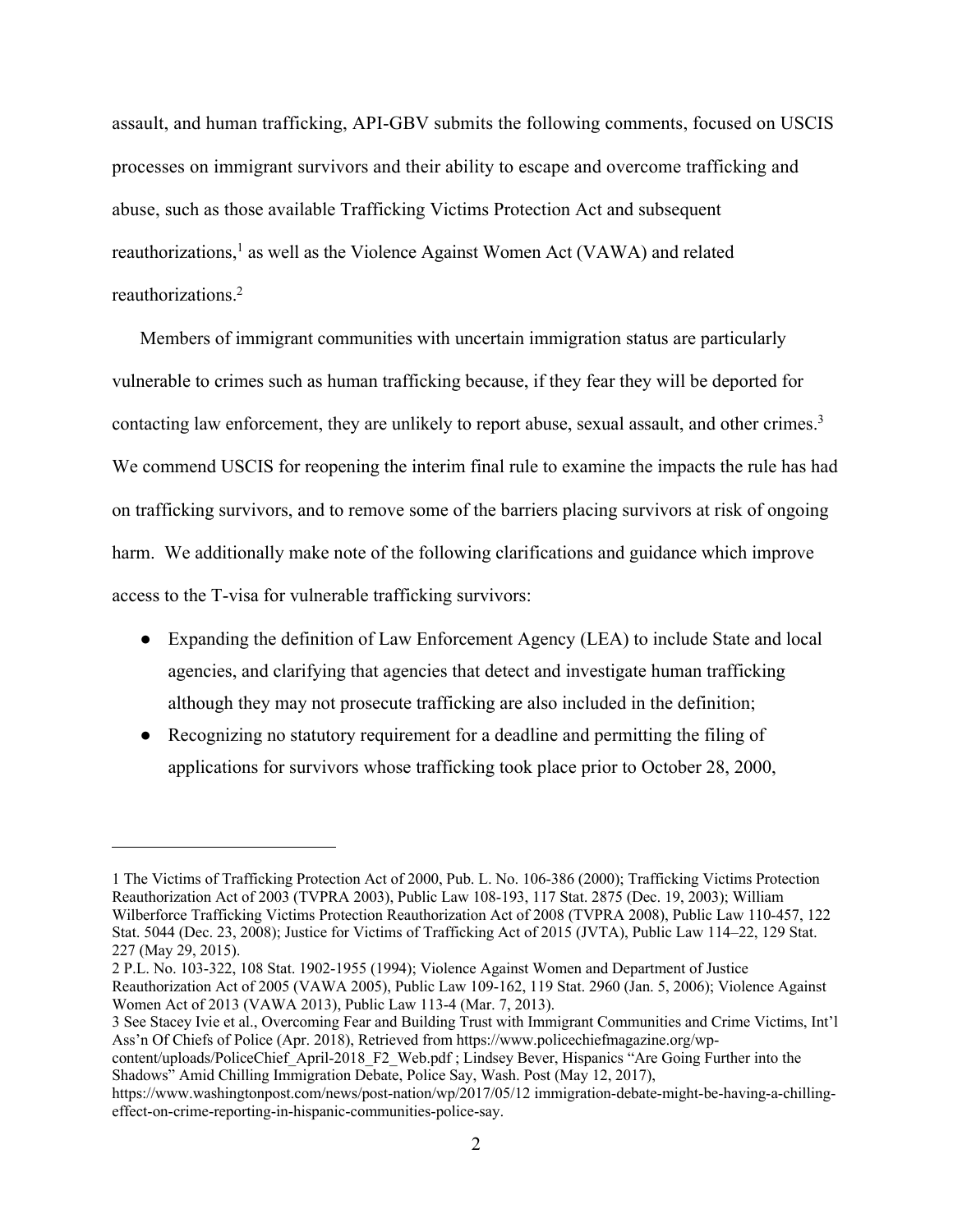- Clarifying that if a T Visa holder is unable to file within the 4-year filing deadline to adjust status, there may be exceptional circumstances that allow them to adjust later;
- Reducing the burden on principle and derivative T-visa applicants by eliminating the three passport-photographs requirements for T Visa applications;
- Discontinuing the practice of delineation between primary and secondary evidence, and instead, using the "any credible evidence" standard;
- Providing guidance on how victims of attempted human trafficking can apply for a T Visa in situations when they have not actually been forced, tricked into, or coerced to engage in labor, services, or sex acts; and
- Reinforcing that the confidentiality provisions found at  $8 \text{ U.S.C.} \$   $\frac{1367(a)(2)}{2}$  and (b). apply to human trafficking survivors.

These clarifications and guidance help ameliorate the significant barriers in the immigration process that served to undermine the purpose and intent of the TVPA to protect victims during the last several years.

To build on these provisions, to improve access to the T-visa program, API-GBV makes the following recommendations:

## **I. Definitions: 8 CFR 214.11(a)**

### **A. Law Enforcement Agency**

API-GBV recommends that that the list of Federal LEAs in the definition of *"law enforcement agency*" should be expanded to explicitly include agencies who are likely to identify labor trafficking including tribal law enforcement agencies, the Equal Employment Opportunity Commission (EEOC) and the National Labor Relations Board (NLRB). While API-GBV acknowledges that the list provided in the definition is not exhaustive, explicitly including tribal authorities recognizes the function that they play in addressing human trafficking on tribal land. Likewise, the EEOC and NLRB inform victims and victim-advocates of these agencies that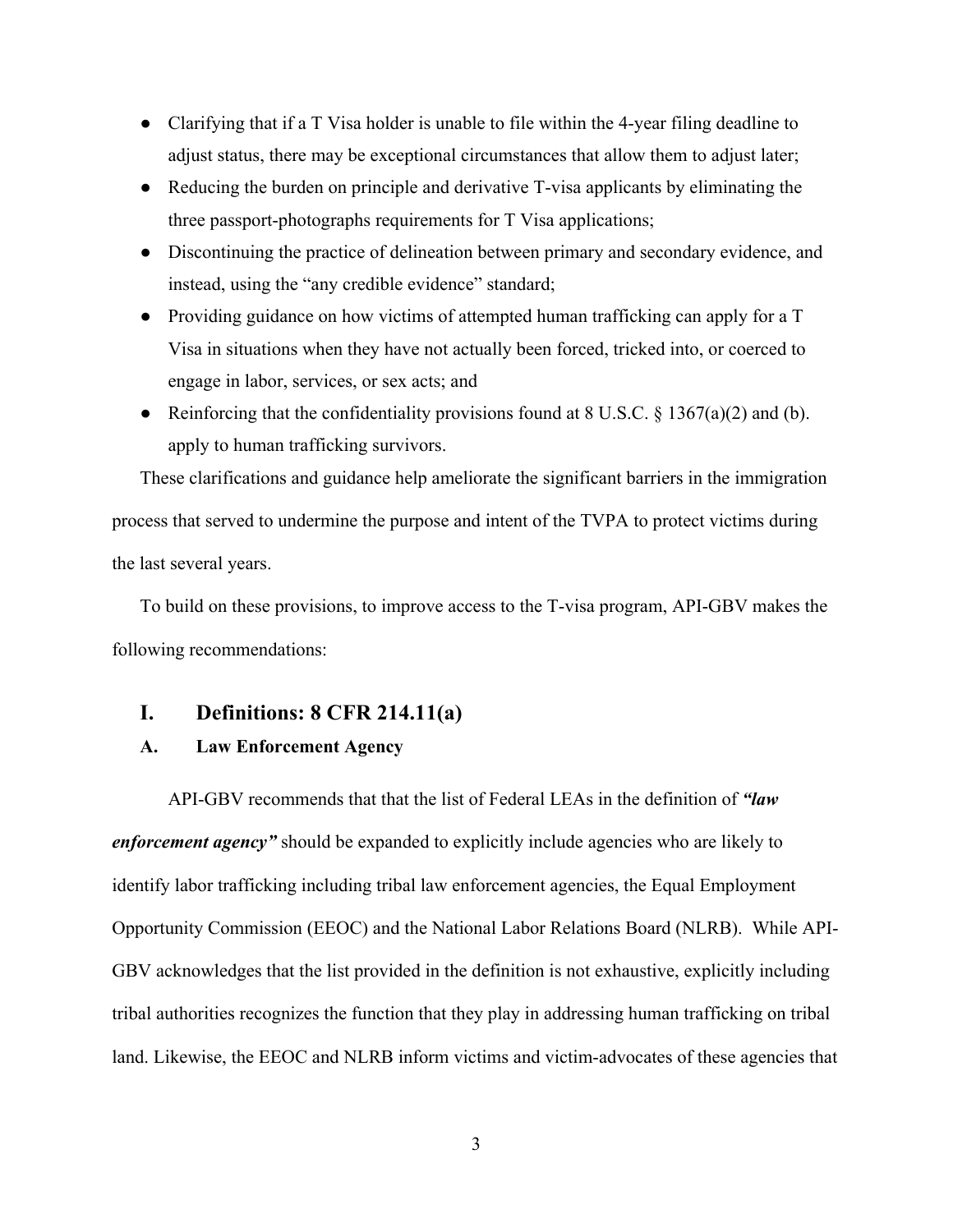have been continuously engaged in investigating and pursuing remedies for trafficking victims and have already been endorsing LEA certification for T-Visas.

For example, the EEOC has aggressively pursued human trafficking cases under antidiscrimination laws, particularly cases discriminating on the basis of race, national origin, and sex, including sexual harassment, including in such cases involving trafficked workers including cases against Signal International, LLC, Henry's Turkey Services, Global Horizons, Marine Services Company, and Del Monte Fresh Produce.

Similarly, the NLRB has already taken steps to begin providing LEA T-visa endorsements. By expanding the explicit list of Federal agencies, victims will be better informed of where they can report their victimization. Additionally, the more expansive list will reduce confusion as to which LEA agencies can endorse LEA certifications for T-Visas. In API-GBV's experience, employees of EEOC and NLRB have expressed confusion on whether they have the authority to provide T-visa certifications because their organization is not explicitly listed in the regulations, but are explicitly listed in the U-Visa regulations. The explicit list will serve to benefit not only victim-applicants but also federal agencies in providing clarity on which agencies can investigate and detect human trafficking.

API-GBV recommends that the definition of *Law Enforcement Agency (LEA)* be amended by adding *"tribal,"* following State, and *"Equal Employment Opportunity Commission (EEOC); and National Labor Relations Board (NLRB)"* following "Department of Labor" in the current rule.

#### **B. Involuntary Servitude**

API-GBV recommends that the definition of *Involuntary Servitude* be expanded to further define *serious harm* and *abuse or threatened abuse of legal process.* We applaud DHS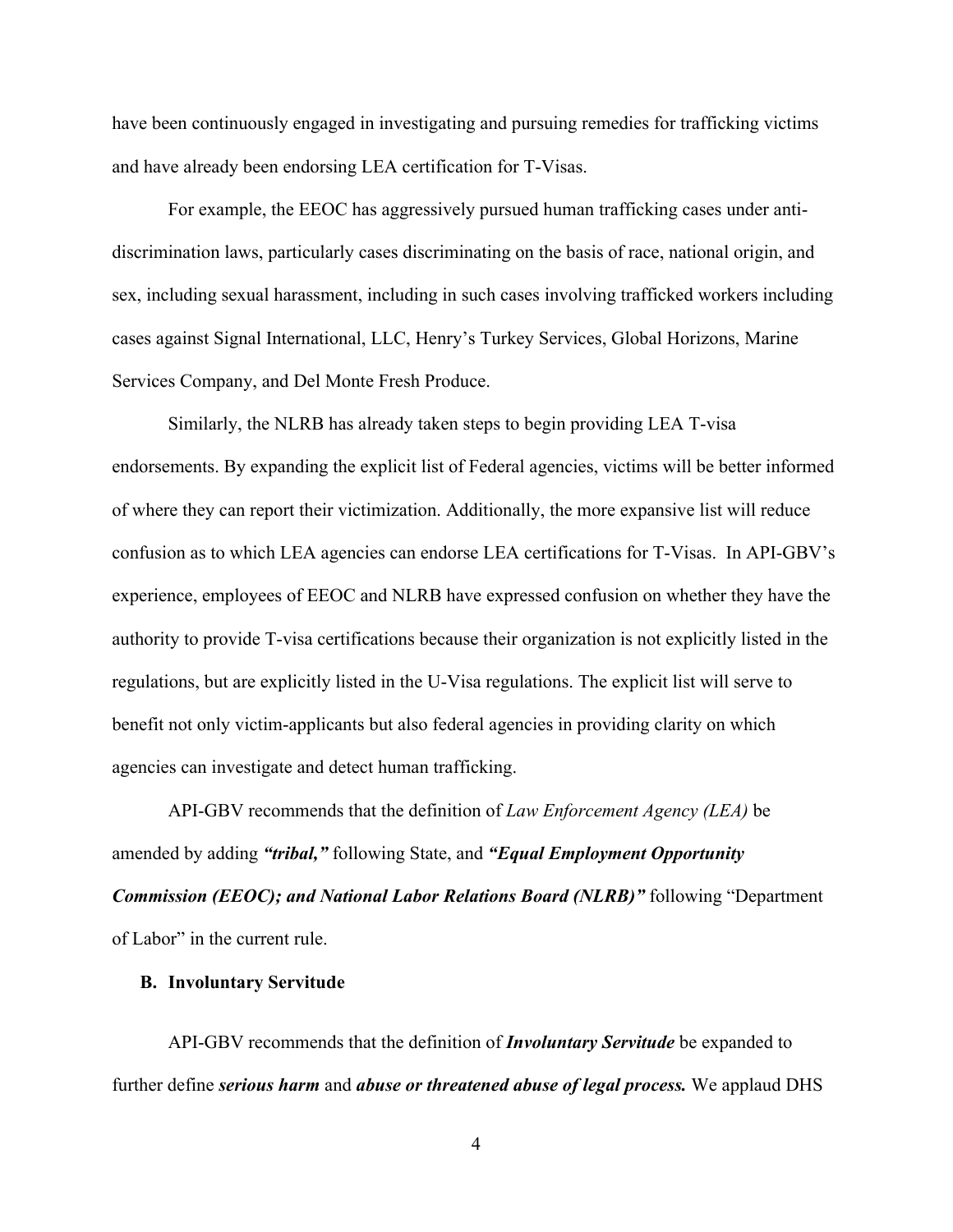for clarifying the definition of involuntary servitude to encompass the broader understanding of the definition of "severe form of trafficking in persons." We further recommend that DHS mirror the definition of "forced labor" pursuant to 18 USC §1589 and "sex trafficking" pursuant to 18 USC §1591, which were amended in the TVPRA of 2008 to include the two aforementioned terms, which provide clarifying legal definitions important to include in the new updated regulations. Adding these definitions to 8 CFR 214.11(a) will help to clarify that the definitions of "serious harm" and "abuse or threatened abuse of the legal process," show that "involuntary servitude" should be interpreted broadly to consider all surrounding circumstances and could include financial injury and harm to one's reputation.

Similarly, including the legal definition of "abuse or threatened abuse of legal process" will also provide further clarification of the definition of involuntary servitude. From our experience as national technical assistance providers, we frequently receive comments from practitioners that they did not realize the inclusiveness of legal definition of "abuse or threatened abuse of legal process" included administrative and civil processes.

API-GBV recommends the following two additional definitions be included to better support the definition of "Involuntary Servitude":

*"Serious Harm: means any harm, whether physical or nonphysical, including psychological, financial, or reputational harm, that is sufficiently serious, under all the surrounding circumstances, to compel a reasonable person of the same background and in the same circumstances to perform or to continue performing labor or services in order to avoid incurring that harm."*

*"Abuse or Threatened Abuse of the Legal Process : The term "abuse or threatened abuse of law or legal process" means the use or threatened use of a law or legal process, whether administrative, civil, or criminal, in any manner or for any purpose for which the law was not designed, in order to exert pressure on another person to cause that person to take some action or refrain from taking some action."*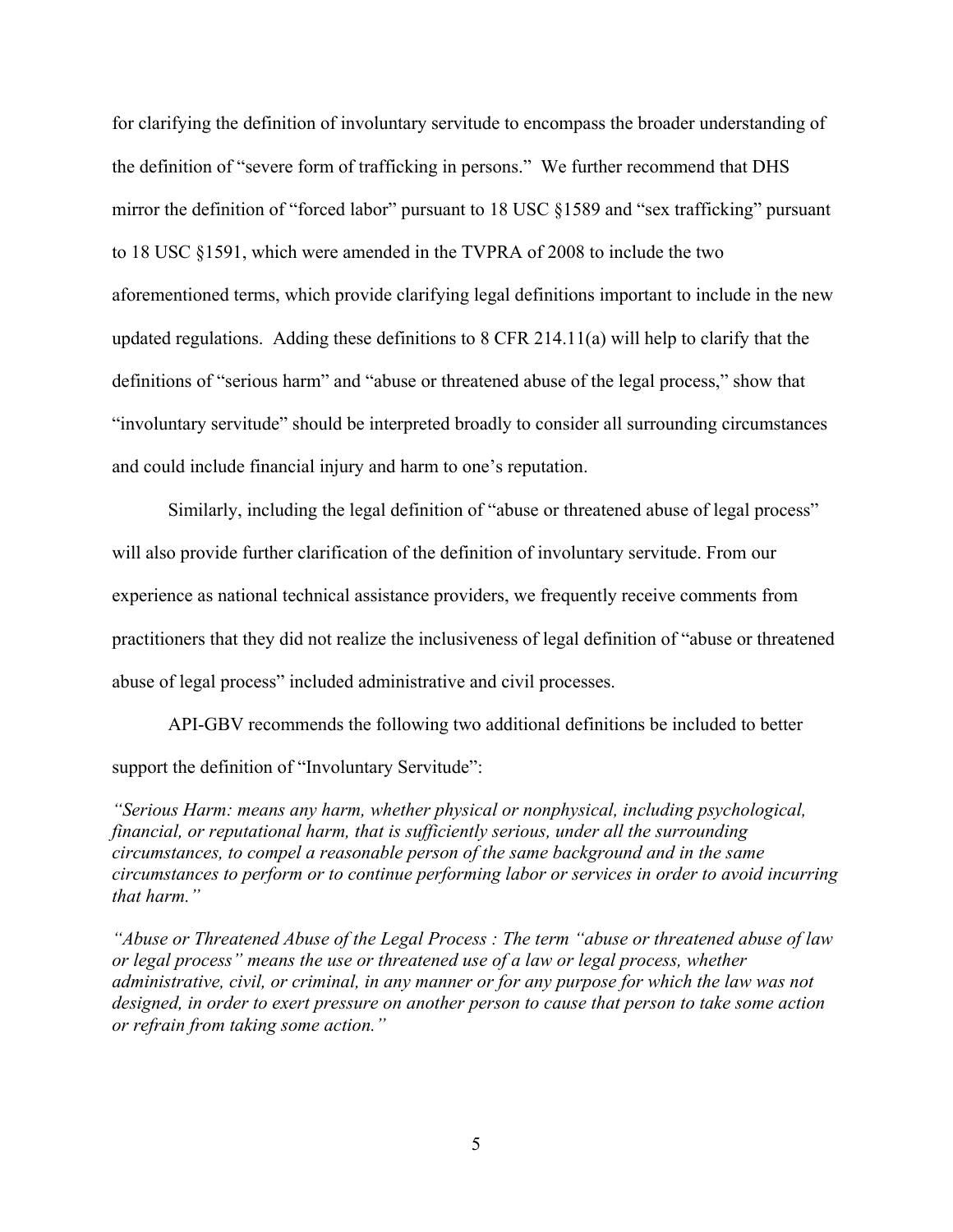## **II. Application: 8 CFR 214.11(d)**

### **A. Law Enforcement Disavowed or Revoked Endorsement. 8 CFR 214.11(d)(3)(ii)**

API-GBV acknowledges that the law enforcement certification is a tool for the criminal legal system to combat and prosecute human trafficking and can choose to provide or not provide a certification to an applicant. However, API-GBV is concerned with DHS's intention to no longer use the certification as evidence if it is revoked or disavowed, which was not included in previous regulations. Even if the LEA certification is disavowed or revoked, this certification should be considered as one portion of evidence when evaluating the totality of circumstances. The regulatory language stating that the disavowment or revocation of the LEA certification will automatically not be considered contradicts a review of all evidence considering the totality of circumstances. API-GBV recommends that a T-Visa application not be rejected based solely on one factor or piece of evidence. In prior T-Visa regulations, DHS considered the withdrawal or disavowment of the certification as grounds for notice of intent to deny. See previous 8 CFR  $214.11(s)(1)(v)$ , which provided applicants the opportunity to respond to LEA's claims and rehabilitate their application should law enforcement provide allegations that negatively impacted the applicant's application.

Although the current regulations allow for a similar process of affording the applicant an ability to respond to the LEA's withdrawal through  $8$  CFR 214.11(m)(2), current regulatory language is confusing and may have an unintended negative impact for survivors of trafficking. In many LEA offices, officers change jobs or otherwise turn over. If a newer officer disagrees with the previous officer, they can disavow the certification, eliminating a significant piece of evidence for the applicant without further explanation for the revocation. Further, the current regulatory language fails to consider instances where law enforcement acts in bad faith to use the

6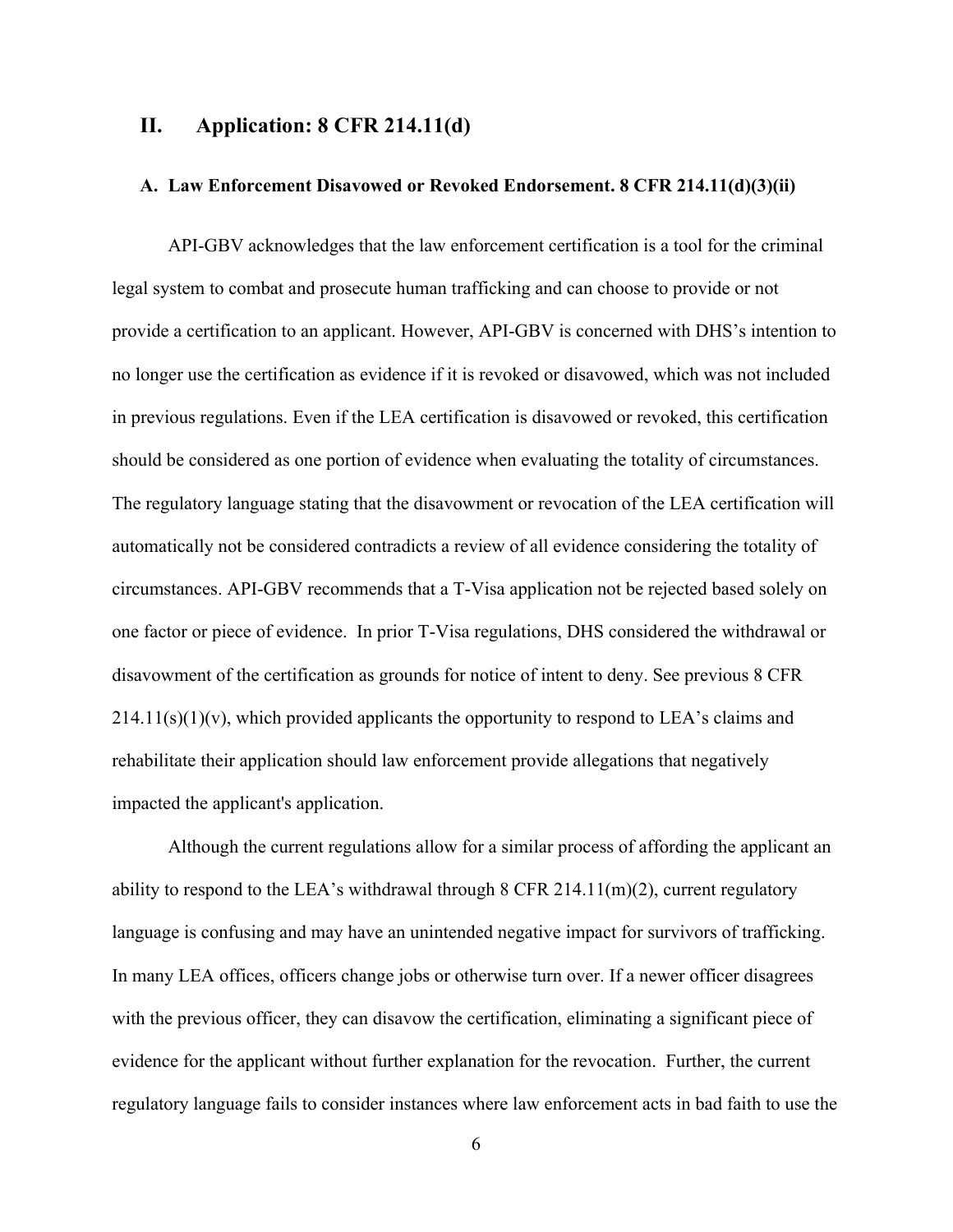revocation or threat of revocation of the LEA certification against the survivor of trafficking. API-GBV respectfully requests that the recommended language be accepted to align with DHS's ability to use discretion in evaluating "any credible evidence" as part of the totality of the evidence submitted in the adjudication of the T-Visa application.

API-GBV recommends that 8 CFR 214.11(d)(3)(ii) reads as follows:

"*Disavowed or revoked LEA endorsement.* An LEA may revoke or disavow the contents of a previously submitted endorsement in writing. After revocation or disavowal, the LEA endorsement will no longer be considered as evidence."

### **B. Burden of Proof: 8 CFR 214.11(d)(5)**

API-GBV's partners have noted a marked increase in the issuances of Request for Additional Evidence (RFE) asking applicants to explain inconsistencies that adjudicators have stated that they found in the applicant's administrative record that the applicant is unaware of. These inconsistent statements often arise from agencies who do not provide full records through Freedom of Information Act (FOIA) requests. As a result, many survivors of trafficking have been placed in a situation which requires them to blindly defend themselves from alleged inconsistent statements that may detrimentally impact their ability to obtain immigration relief. For example, in some cases, trafficking survivors who have detained by Customs and Border Patrol (CBP) are interviewed by CBP officers seeking to identify potential victims of trafficking, among other responsibilities. Many of our colleagues have reported that CBP's interview practices have not been trauma-informed, and thus have failed to garner accurate identification of trafficking victims. For example, in many instances, victims have been treated like criminals or have been interviewed within close proximity of their traffickers, making it unsafe for them to share information candidly about their trafficking victimization. The statements made during these interviews then appear to be inconsistent statements in the administrative record. When the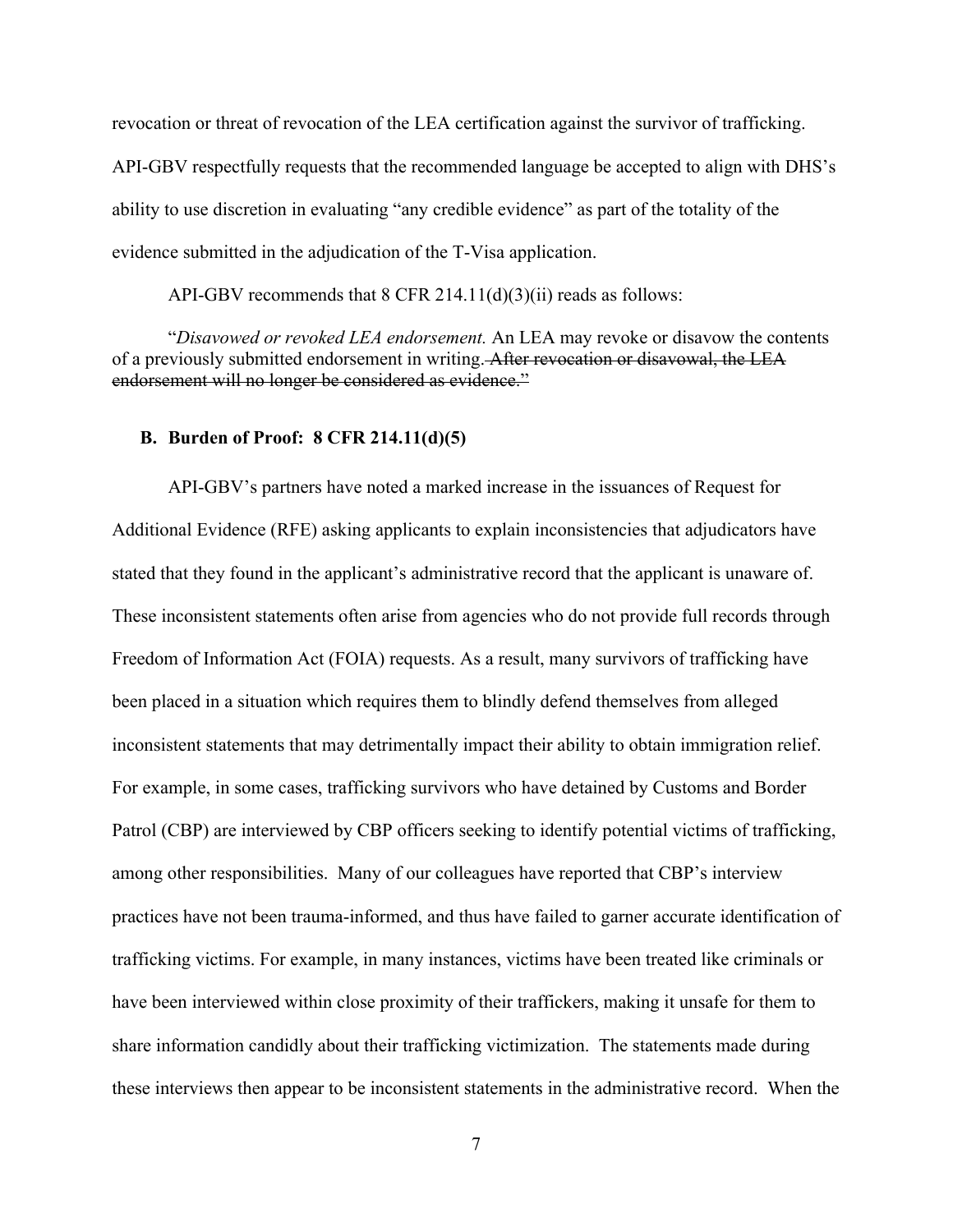records from these CBP interviews are not released in provided in response to FOIA requests, the applicant has opportunity to respond to provide further context (e.g., the location of the trafficker during the interview, trauma, fear) about potentially adverse evidence. The adjudicator is also disadvantaged because they would never obtain this critical information from the applicant before having to make a determination of granting T nonimmigrant status.

API-GBV recommends the following language to provide due process protections for

applicants and to recognize the authority of USCIS to consider all evidence contained in the

administrative record. API-GBV recommends that *8 CFR 214.11(d)(5)* read as follows:

*"Evidentiary standards and burden of proof*. The burden is on the applicant to demonstrate eligibility for T–1 nonimmigrant status. The applicant may submit any credible evidence relating to a T nonimmigrant application for consideration by USCIS. USCIS will conduct a de novo review of all evidence *in the administrative record and* may investigate any aspect of the application. *If further investigation of the administrative record results in disfavorable evidence, the applicant must be given a copy of the evidence to allow applicant to adequately respond*. Evidence previously submitted by the applicant for any immigration benefit or relief may be used by USCIS in evaluating the eligibility of an applicant for T–1 nonimmigrant status. USCIS will not be bound by previous factual determinations made in connection with a prior application or petition for any immigration benefit or relief. USCIS will determine, in its sole discretion, the evidentiary value of previously or concurrently submitted evidence *in the administrative record."*

# **III. 8 CFR 214.11(e) Bona Fide Determination**

API-GBV urges USCIS to simplify the regulations and processes regarding bona fide determinations for T visa applications, by establishing a process parallel to the process recently implemented for a bona fide determination of U nonimmigrant status.<sup>4</sup> The current T visa regulations contemplate a process for making bona fide determinations of eligibility for T nonimmigrant status, though it has never been implemented.<sup>5</sup> The process currently outlined in

<sup>4</sup> https://www.uscis.gov/sites/default/files/document/policy-manual-updates/20210614-VictimsOfCrimes.pdf.  $58$  C.F.R. § 214.11(e).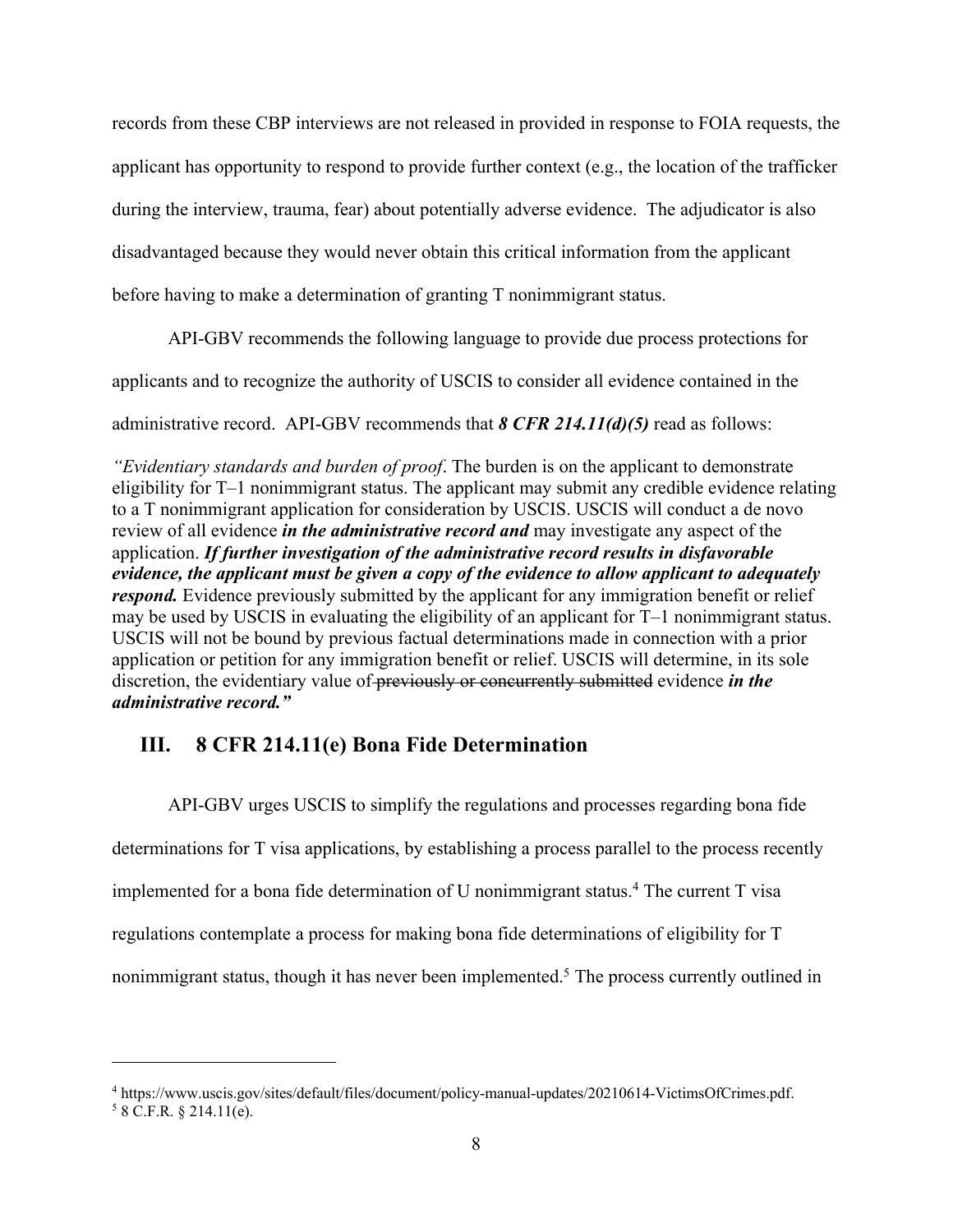the regulations, sets forth a heightened standard of review, essentially making the process a complete adjudication of the application.

When processing times ranged from 4-9 months, these bona fide determinations may have seemed less urgent.<sup>6</sup> In the May 22, 2009 USCIS memo Michael Aytes, Acting Deputy Director wrote, "USCIS does not currently have a backlog of I-914 cases; therefore, focusing on issuing interim EADs is not necessary. USCIS believes it is more efficient to adjudicate the entire I-914 and grant the T status, which produces work authorization for the applicant, rather than to touch the application twice in order to make a bona fide determination. However, in the event that processing times should exceed 90 days, USCIS will conduct bona fide determinations for the purpose of issuing employment authorization."7

No longer are the days of applications taking 4-9 months to process. As of August 2021, processing times for T nonimmigrant status ranged from 20 to  $43.5$  months.<sup>8</sup> These processing delays compromises the safety and well-being of T visa applicants and their families. Such long waits for the adjudication of their cases, coupled with other barriers (such as a lack of access to work authorization or other financial support) harms victim safety and well-being

The intent of Congress in creating a bona fide determination standard was to ensure that victims can have access to a streamlined process for securing access to benefits and employment.<sup>9</sup> A bona fide determination process, similar to the one recently established for the

<sup>7</sup> Memorandum, "Response to Recommendation 39: 'Improving the Process for Victims of Trafficking and Certain Criminal Activity: The T and U Visas.'" USCIS (May 22, 2009).

<sup>&</sup>lt;sup>6</sup> In FY2015 T visa applications took 6.4 months to adjudicate. See USCIS. "Historic National Average Processing Times for All USCIS Offices" (captured March 12, 2019) available at<br>https://web.archive.org/web/20190312202427/https://egov.uscis.gov/processing-times/historic-pt

<sup>8</sup> https://egov.uscis.gov/processing-times/. 9 *See* 22 USC §7105(b)(1)(E)(II)(aa) (indicating that certification for federal benefits can be granted if an applicant has made a bona fide application for a visa under INA  $\{101(a)(15)(T)\}$ .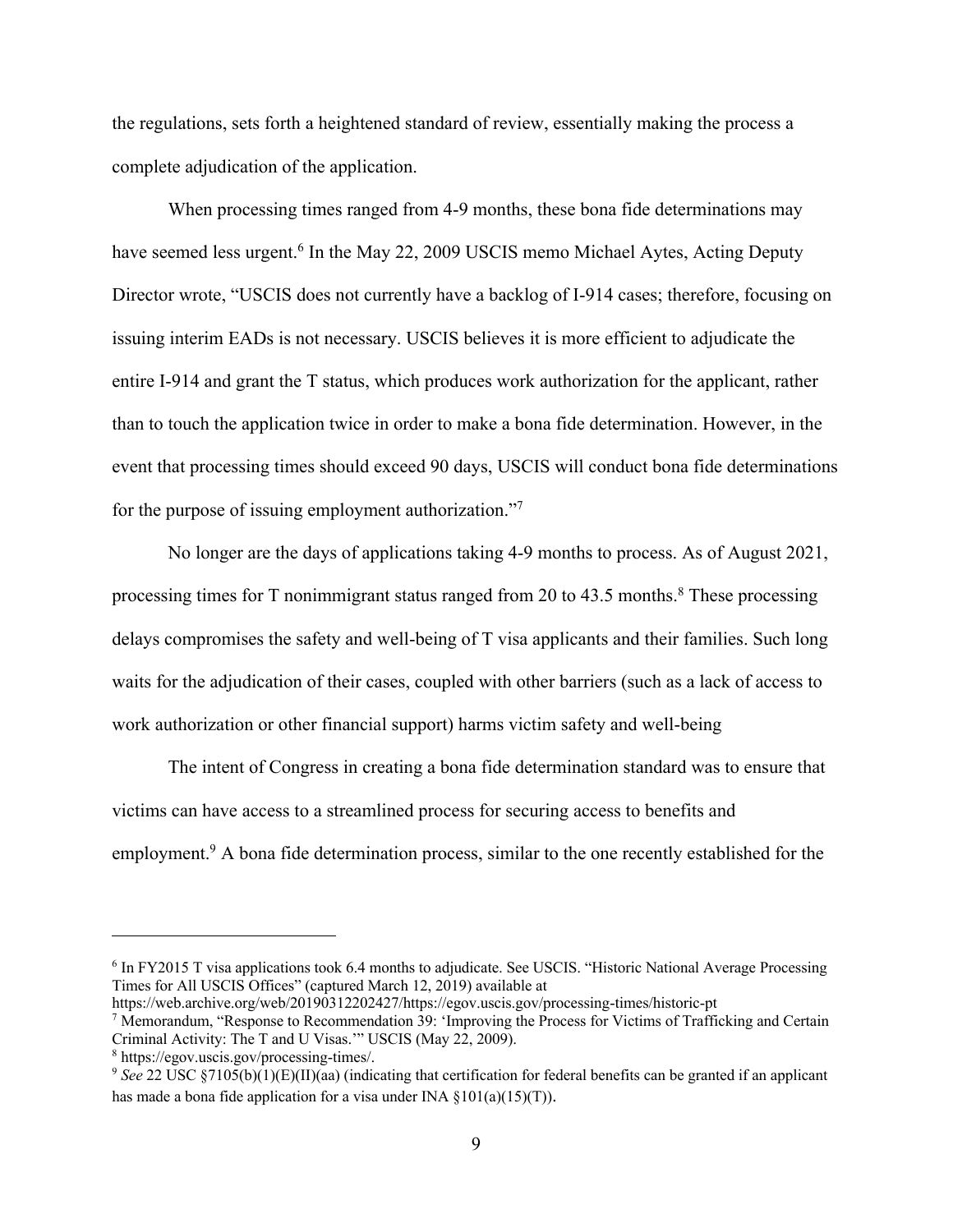U visa program, would provide much needed protection for trafficking survivors by allowing them to seek administrative closure of their cases if they are placed in removal proceedings court—or possibly a motion to dismiss proceedings—pending USCIS's adjudication of their petitions. Such a streamlined process would also further the victim-centered approach ICE has currently adopted.10

API-GBV recommends the following language at 8 CFR 214.11(e)(2) that mirrors the

application of the prima facie evidence guidelines in the context of VAWA self-petitions:

"(2) *USCIS* determination. An application will not be treated as bona fide until USCIS provides notice to the applicant *if after reviewing the complete application, USCIS determines that the facts, if proven true, would lead to approval . . .*

(ii) *Notice.* Once USCIS determines an application is bona fide, USCIS will notify the Applicant *within 90 days of receipt of the initial application*. An application will be treated as a bona fide application as of the date of the notice."

## **IV. Victim of a Severe Form of Trafficking- 8 CFR 214.11(f)**

API-GBV applauds DHS for the regulatory language recognizing that actual performance of labor, services, or commercial sex is not required to be a victim of a severe form of trafficking in persons, including such situations where a victim has escaped, or removed from the trafficking situation or by law enforcement. API-GBV believes this clarification is consistent with the legislative intent and statutory language of the TVPA.

Further, API-GBV appreciates that 8 CFR 214.11(f)(1) provides helpful examples of evidence that may be submitted to demonstrate the trafficker's purpose even if no commercial sex or forced labor actually occurred, and that such list USCIS is not "all inclusive." However,

<sup>&</sup>lt;sup>10</sup> *See* ICE Directive 11005.3: Using a Victim-Centered Approach with Noncitizen Crime Victims (Aug. 10, 2021), available at: https://www.ice.gov/doclib/news/releases/2021/11005.3.pdf.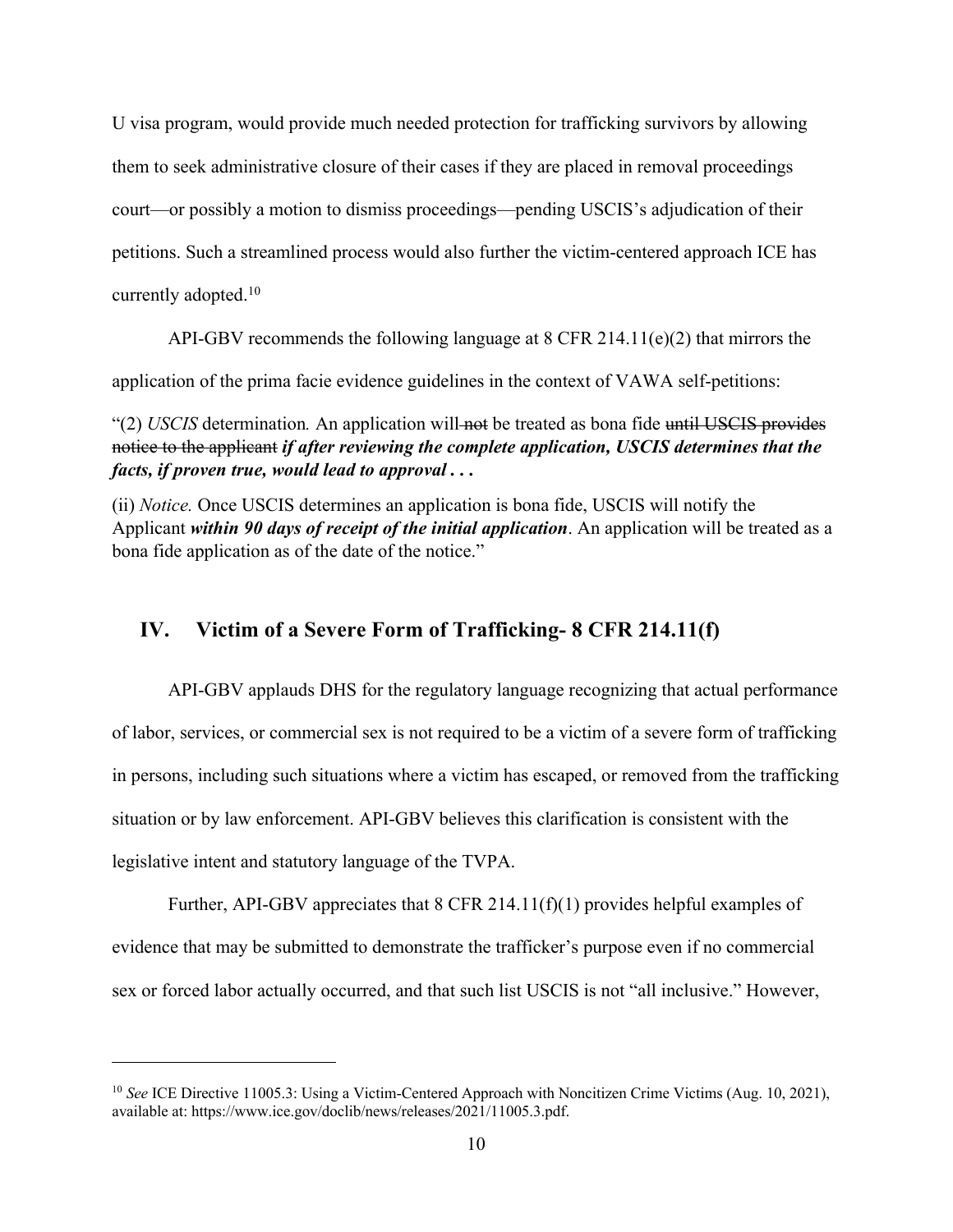API-GBV recommends that the language provide additional examples of evidence that could be proffered. In API-GBV's experience, many trafficking victims face extreme barriers in producing evidence, as most trafficking cases are not prosecuted, victims do not have law enforcement or other court documents as support, have no media articles covering them, have no witnesses to the harm, and have no written proof from their traffickers. Given the reality of the underground nature of trafficking, the regulations should emphasize the types of different affidavits that victims can use as evidence of attempted trafficking. API-GBV also believes, based on its experience with the evidence often available to victims, that the update regulations should clarify that a statement from the victim is sufficient if deemed credible.

API-GBV proposes the language at  $8$  CFR 214.11(f)(1) be modified at the end by adding the following language after "affidavits":

"*from case managers, therapists, medical professionals, victim, witnesses, other victims in the same trafficking scheme, or correspondence with and from the trafficker. Additionally, if deemed credible, the victim's statement alone can be sufficient evidence to prove victimization."*

*(iv) In the victim's statement prescribed by paragraph (d)(2) of this section, the applicant should describe what the alien has done to report the crime to an LEA and indicate whether criminal records relating to the trafficking crime are available."*

## **V. 8 CFR 214.11(g) Physical Presence**

API-GBV strongly recommends that USCIS's narrow interpretation of "physical presence on account of trafficking" should be modified to eliminate barriers to individuals applying for T nonimmigrant status. 8 U.S.C. § 1101(a)(15)(T)(i)(II) requires that a successful T applicant must be "physically present in the United States … on account of … trafficking." While the 2016 T- visa regulations addressed this issue, they continue narrow that language significantly in a manner that the statute does not mandate. 8 CFR 214.11(g)(1) &(2), create a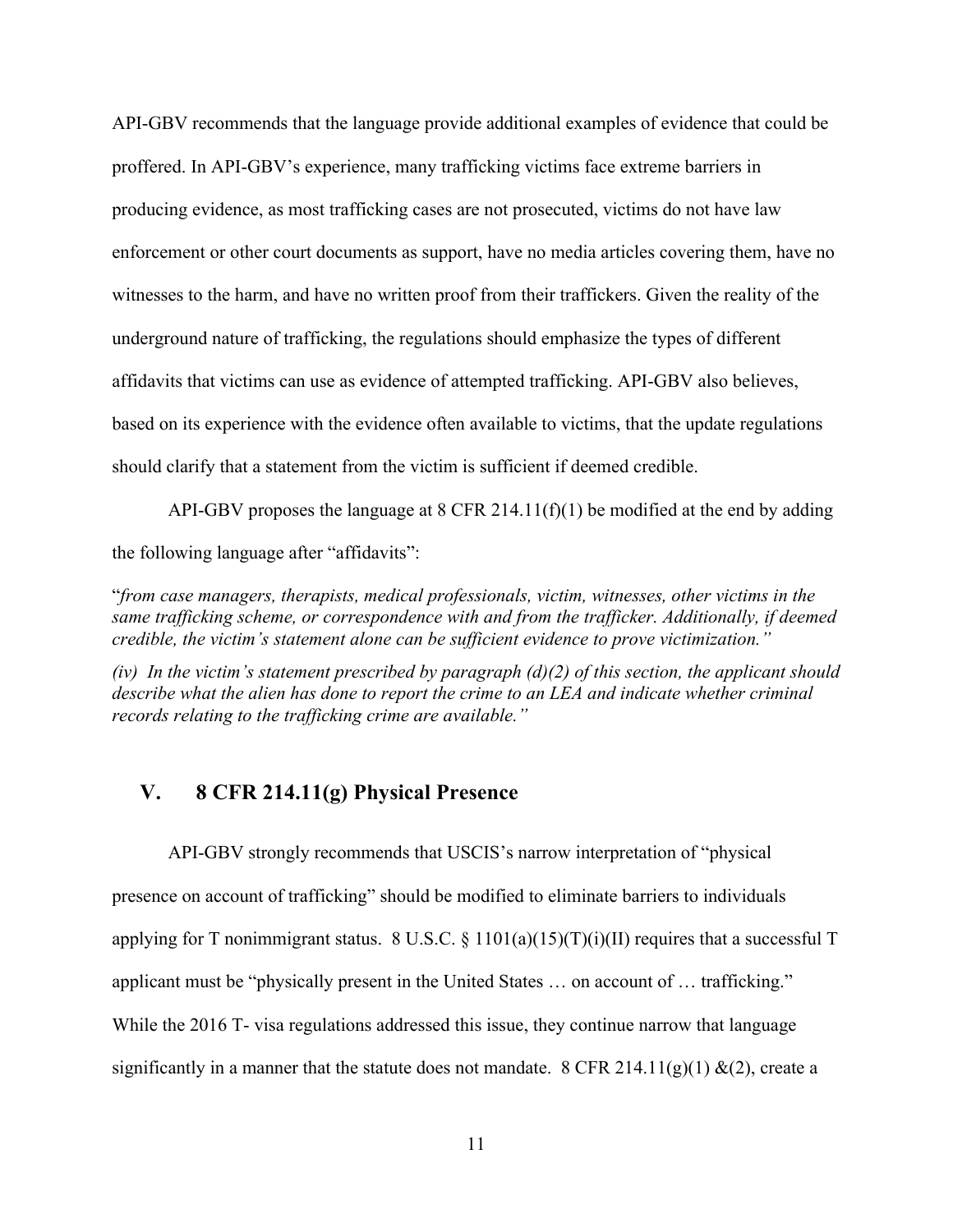presumption that those individuals whose trafficking occurred outside of the U.S. or who traveled outside of the U.S. after their trafficking situation and subsequently returned, are not physically present in the U.S. on account of trafficking in persons. This presumption is not included in the statute at 8 USC  $\S 1101(a)(15)(T)(i)(II)$ .

API-GBV recommends that the regulation account for situations where an individual's trafficking occurred outside the US or if an individual has left the United States but is currently in the United States applying for the T-visa, they should be eligible to apply for the T-visa, as well as remove time-restrictions for application. For example, over the last several years, USCIS has taken the position in many cases that an applicant has failed to demonstrate their physical presence under  $\S 214.11(g)$  because of the length of time that has transpired between escaping the trafficking situation and filing the I-914, finding instead that the applicant's continuing presence in the U.S. is no longer directly related to the trafficking. This *de facto* temporal limitation is not found in the statute or the legislative history and results in the exclusion of many bona fide victims of trafficking from the protections intended by Congress.

API-GBV's colleagues report that if a survivor's victimization is more than three or four years old, then USCIS will typically send a Request for Evidence (RFE) seeking more information supporting the assertion that the survivor is present in the United States on account of trafficking. API-GBV urges that instead, USCIS adopt a presumption that a trafficking survivor who has not departed the United States is present on account of the trafficking. In the absence of such a presumption, USCIS should deem a survivor present on account of the trafficking if she fears ongoing or revictimization by traffickers or if she is seeking or receiving treatment or services related to trafficking victimization that cannot be provided in her home country.

12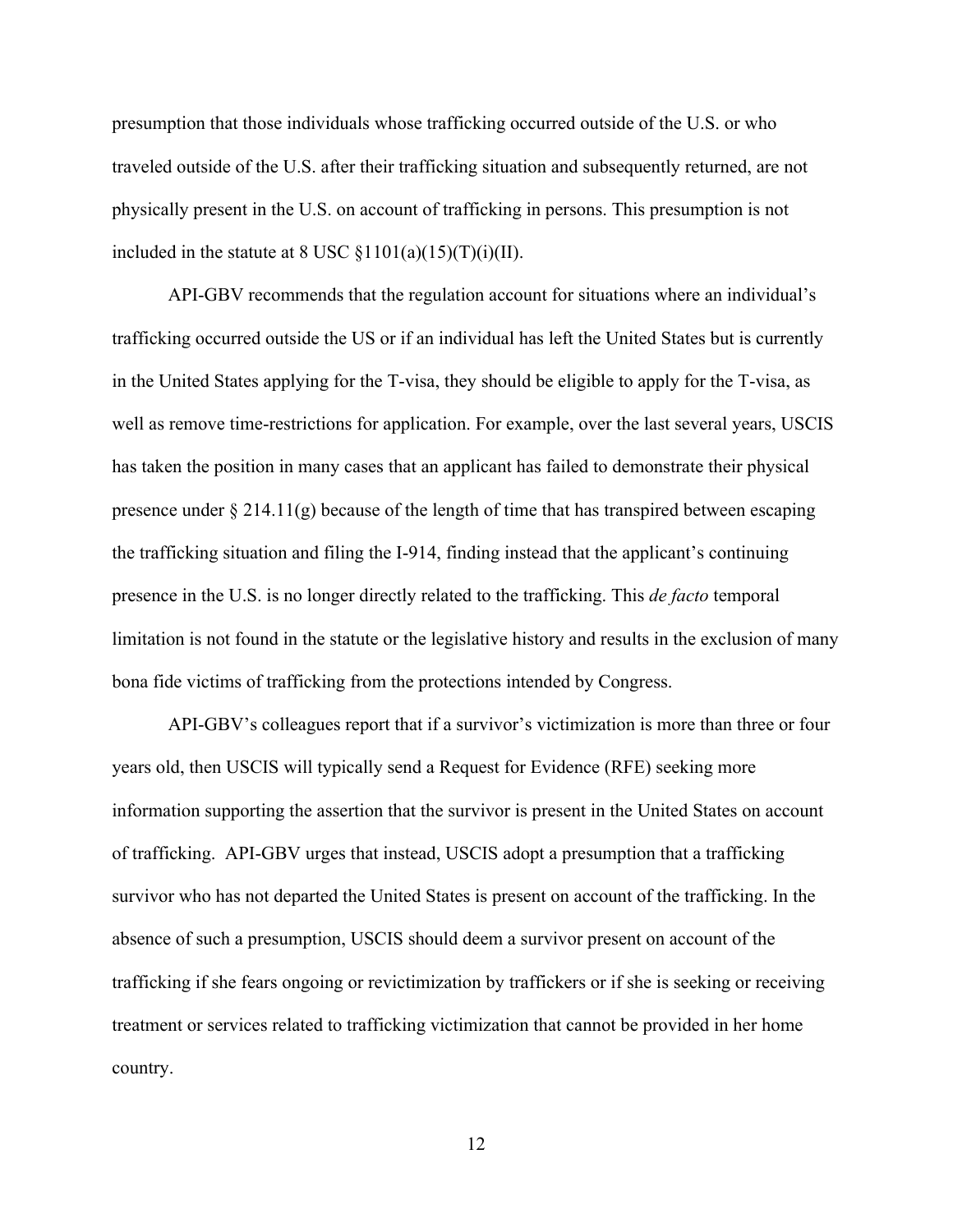The agency's current, narrow interpretation of "on account of" has the additional unintended consequence of causing additional trauma to trafficking survivors. Survivors are often exposed to trauma before, during, and after the trafficking victimization.<sup>11</sup> Requiring applicants to provide *additional* evidence of presence on account of trafficking under a narrower standard than required by statute is retraumatizing.<sup>12</sup> This is especially true because a response may often need to be supported by a medical or psychological evaluation or supporting affidavits from the survivor's community in order to prove that the survivor continues to be impacted by their victimization of trafficking.

Additionally, traumatized trafficking survivors are often unable to promptly apply for relief for various reasons related to their victimization. To apply for immigration relief, trafficking survivors must discuss the details of the harm they've experienced as part of their request for relief, which will necessarily take time following the impacts of trauma.<sup>13</sup> In addition, trafficking survivors may have limited access to social services, mental health resources, and legal advocacy<sup>14</sup>—the type of support required to enable them to quickly process their trafficking and prepare an application for T nonimmigrant status.

API-GBV recommends modifying the regulatory language at  $8$  CFR 214.11(g) by modifying subclause (iv) as follows:

<sup>&</sup>lt;sup>11</sup> Chic Dabby, *Considerations and Recommendations on Trauma-Informed Advocacy for Trafficking Survivors*, Asian Pacific Institute on Gender-Based Violence, (2017), at 3-4; National Organizational Advocacy Roundtable, *Intersections of Human Trafficking, Domestic Violence, and Sexual Assault* (2016), at 5 (traffickers target vulnerable individuals, including those "fleeing violent social or familial environments")

<sup>12</sup> Heather J. Clawson, Ph.D., Amy Salomon, Ph.D., & Lisa Goldblatt Grace, LICSW, *Treating the Hidden Wounds: Trauma Treatment and Mental Health Recover for Victims of Human Trafficking,* U.S. Dep't of Health and Human Services Office of the Assistance Secretary for Planning and Evaluation (Mar. 14, 2008).

<sup>&</sup>lt;sup>13</sup> Id., (describing the difficulty service providers and law enforcement face in establishing trusting relationships with survivors).

<sup>14</sup> Kathryn Marburger and Sheri Pickover, *A Comprehensive Perspective on Treating Victims of Human Trafficking*, The Professional Counselor 10:1, at 13-24 (Mar. 2020) ("survivors are often met with substantial challenges while seeking basic services").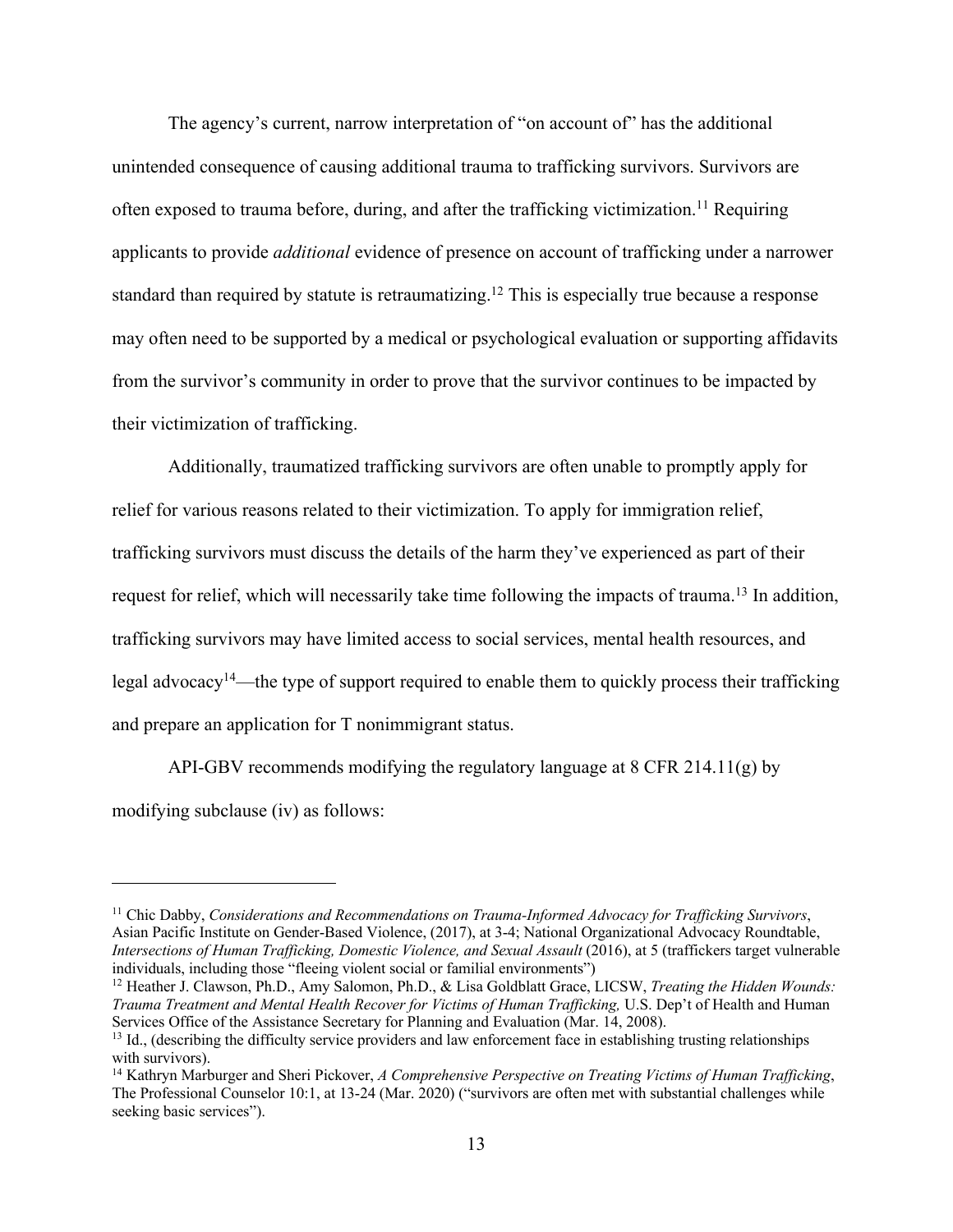"(iv) Was subject to a severe form of trafficking in persons at some point in the past and whose continuing *current* presence in the United States is directly related to the original trafficking in persons."

At minimum, API-GBV recommends that the regulation DHS clarify that re-entry into the United States is presumed to be a result of "continued victimization" required by  $214.11(g)(2)(i)$  when the victim: (1) returns to the United States because of current fear of their traffickers in their country or last place of residence; (2) seeks treatment for victimization from trafficking which cannot be provided their home country or last place of residence; or (3) seeks to pursue civil and criminal remedies against their trafficker in their home country or last place of residence.

# **VI. 8 CFR 214.11 (h) Compliance with a Reasonable Request for Assistance in an Investigation or Prosecution**

### **A. Cooperation 8 CFR 214.11 (h)(1)**

API-GBV commends the removal of language that described how to obtain an LEA endorsement if the victim has not had contact with LEA, as well as the acknowledgment that formal investigation or prosecution is not required for LEA to issue an endorsement. However, in practice, applicants and USCIS adjudicators often have differing standards on what type of contact with law enforcement is sufficient to meet the eligibility requirement for compliance with law enforcement. The contrast is particularly stark when victims who report to law enforcement receive no response to their initial reports.

API-GBV recommends that  $8$  CFR 214.11 (h)(1) be modified to clarify that: (1) a single contact with law enforcement documented by the applicant is sufficient to meet the compliance eligibility requirement; and (2) that this contact can be with any law enforcement office that has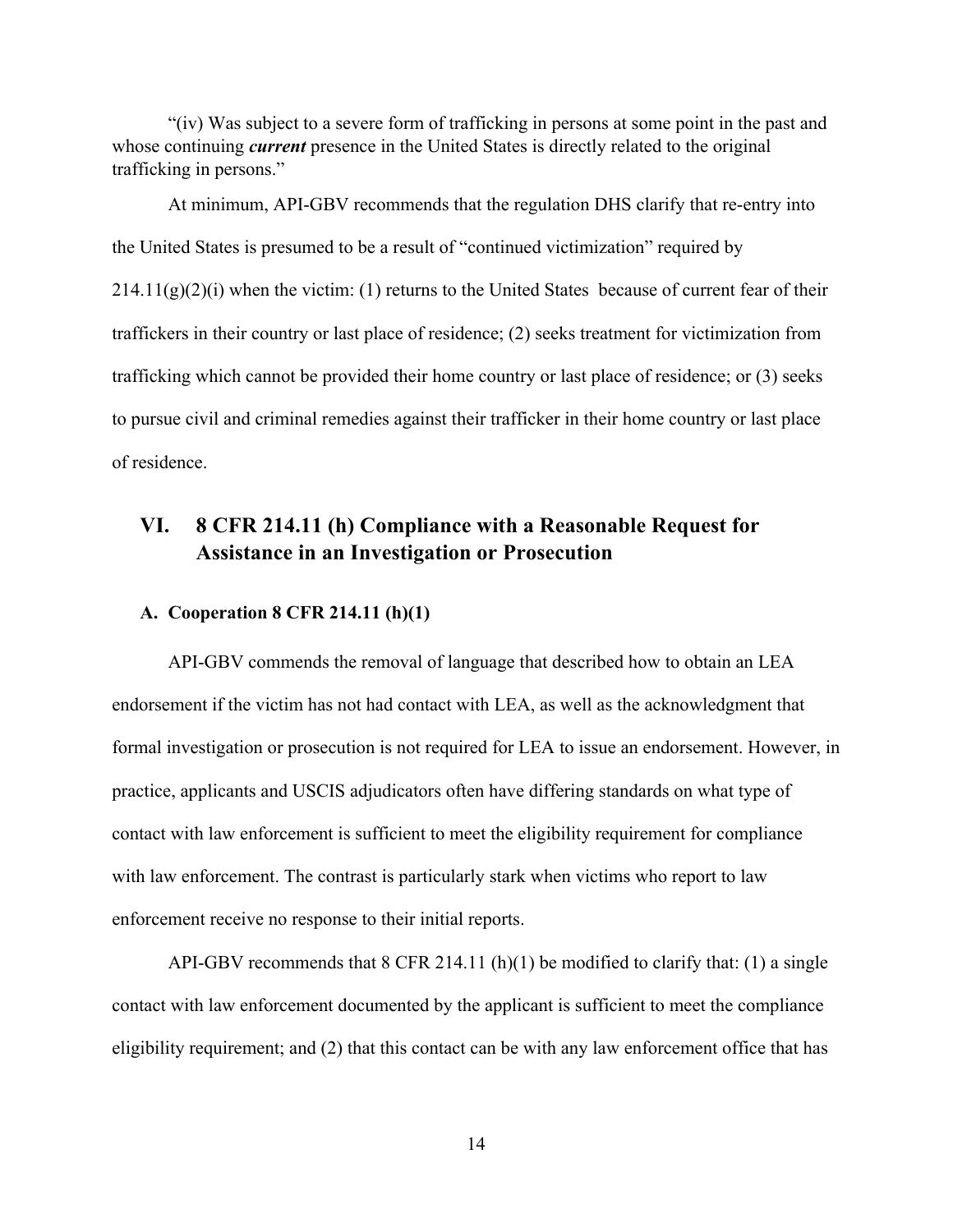the authority to detect, investigate, or prosecute severe form of trafficking in persons. API-GBV

recommends that 8 CFR 214.11 (h)(1) read as follows:

"*Applicability.* An applicant must have had, at a minimum, contact with an LEA regarding the acts of a severe form of trafficking in persons. *Contact can be documented by the applicant and may include a single contact with LEA by telephonic or electronic means to any federal, state, or legal law enforcement agency who has the authority to detect, investigate, and/or prosecute severe forms of trafficking in persons.* An applicant who has never had contact with an LEA regarding the acts of a severe form of trafficking in persons will not be eligible for T-1 nonimmigrant status, unless he or she meets an exemption described in paragraph (h)(4) of this section."

## **B. Trauma Exception: 8 CFR 214.11(h)(4)(i)**

API-GBV commends the language regarding supporting evidence that may be included to evaluate whether an applicant meets the trauma exception to the LEA cooperation requirement. However, API-GBV recommends additional clarification regarding the language about USCIS's discretion to contact LEA. We recommend that the language clarify that USCIS will only reach out to LEA if the victim has had initial contact with law enforcement. We further recommend the language state that DHS will not contact a LEA where there is no LEA contact because there will not be a LEA involved with the applicant's case, so as to not discourage applicants whose trauma includes the fear for their safety connected to law enforcement involvement will be discouraged from filing T-visa applications

API-GBV recommends  $8$  CFR 214.11(h)(4)(i) be modified in the last sentence as follows:

*"*USCIS reserves the authority and discretion to contact the LEA involved in *cases where the applicant has contacted LEA but was unable to comply with reasonable requests due to trauma*, if appropriate."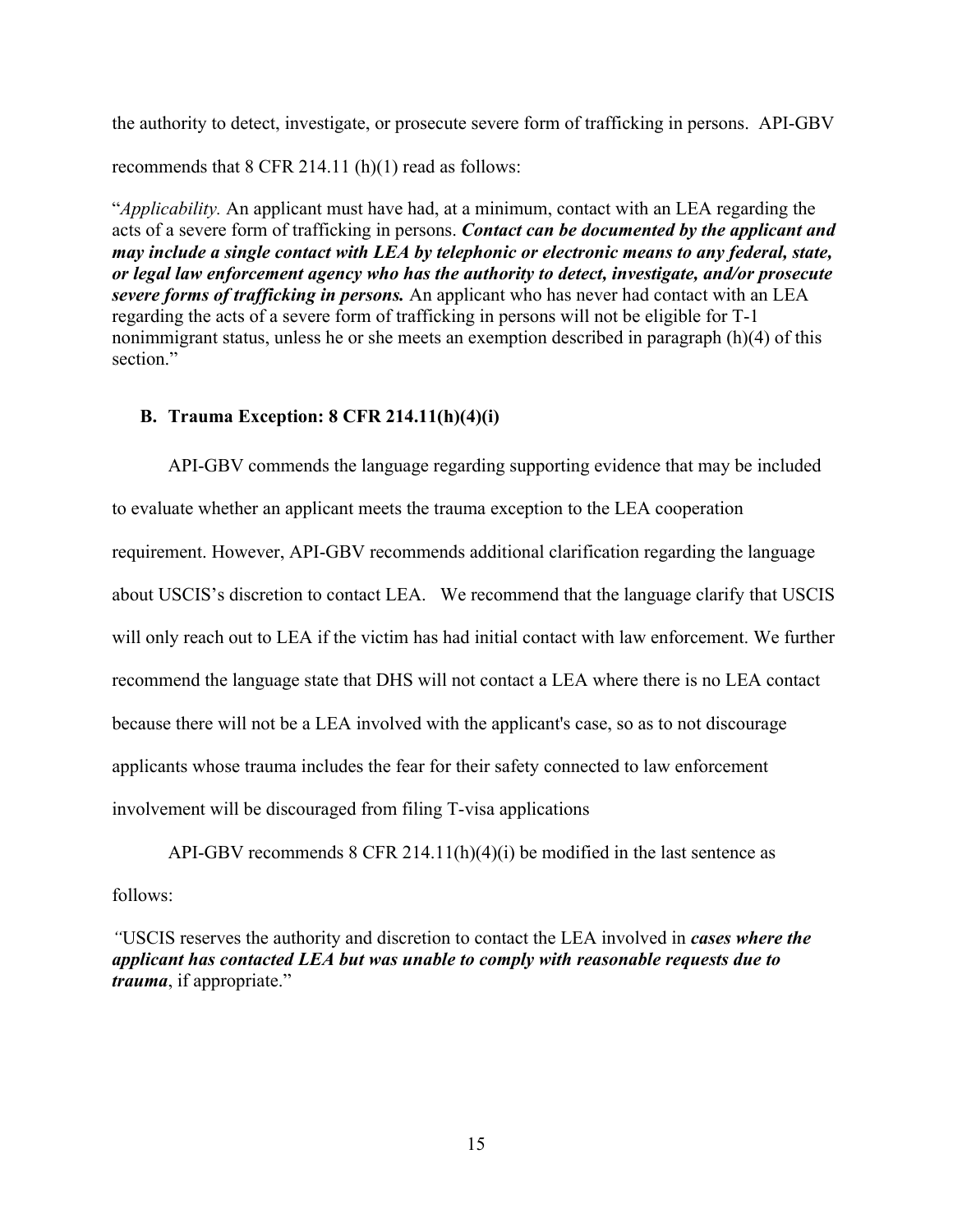### C. **Age/ Minor exemption 8 CFR 214.11(h)(4)(ii)**

API-GBV recommends modifying the regulation at 8 CFR 214.11(h)(4)(ii) regulations to reflect that if an applicant was victimized prior to attaining 18 years, they do not need to cooperate with LEA when applying for a T-visa, to better align with the plain statutory language and the broader interpretation applied by USCIS in years prior. Trafficking victims, especially child victims of trafficking, suffer long-term trauma as a result of their trafficking experience which may inhibit their ability to cooperate with law enforcement at any period. The statute at 8 USC  $\S1101(a)(15)(T)(i)(III)$  clearly outlines the standard for cooperating with law enforcement and includes a clear exception that a victim of trafficking who *has not attained 18 years* is not required to cooperate with LEA.15

By requiring the applicant to be under 18 years of age at the time of filing rather than the time of victimization, DHS is narrowing the interpretation of this eligibility requirement beyond the scope of the statute. The statute does not require the applicant to be a minor, only that the victimization occurred prior to attaining 18 years old. The most natural reading of the statute which never mentions the filing date of the application—is that the survivor must be under 18 *at the time of victimization.* Any other interpretation would exceed the requirements of the statute and inconsistent with USCIS's current practice. More significantly, it would cause serious harm to young survivors. Survivors of trafficking suffer extensive, long-term trauma, persistent fear of punishment from traffickers, and distrust of law enforcement.16 Trafficking results in serious impacts on children's psychological and emotional development.<sup>17</sup> Young survivors in detention

<sup>&</sup>lt;sup>15</sup> 8 USC §1101(a)(15)(T)(i)(III)(aa-cc).<br><sup>16</sup> Kathryn Marburger and Sheri Pickover, *A Comprehensive Perspective on Treating Victims of Human Trafficking*, The Professional Counselor 10:1, at 13-24 (Mar. 2020).

<sup>&</sup>lt;sup>17</sup> Id., (noting the impact of trafficking of children on their "psychological, spiritual, and emotional development").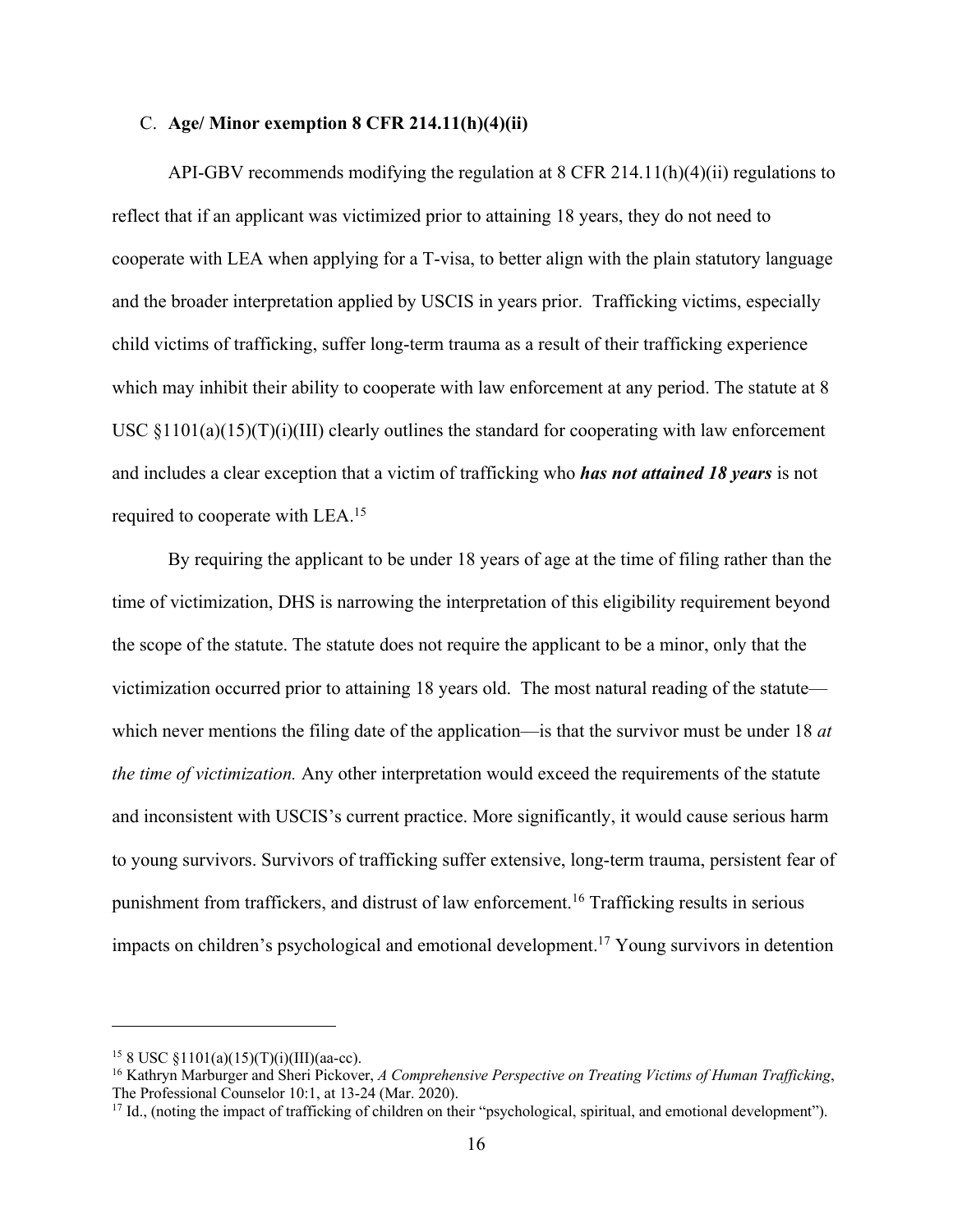face added barriers of not having sufficient access to legal or social services and may not have an opportunity to report the trafficking before they are released. As a result, the regulation should be clarified to extend to all applicants who were under 18 years of age at the time of the trafficking.

DHS' narrower interpretation requires that an adult applicant who was trafficked as a minor to cooperate with law enforcement simply because they are now over the age of 18 prior to filing the T-visa application. This narrower interpretation will have the effect of disqualifying applicants who are currently detained and thus are unable to report or fully engage with law enforcement. Amending the regulation to make clear that the compliance requirement only applies to those who were at least 18 at the time of the trafficking comports with prior USCIS guidance, reduces trauma to young survivors, and furthers the ameliorative effect of the statute.<sup>18</sup>

API-GBV recommends that 8 CFR 214.11(h)(4)(ii) read as follows:

"*Age.* The applicant is *was* under 18 years of age *at the time of victimization of a severe form of trafficking in persons.* An applicant under 18 years of age *at the time of victimization* is exempt from the requirement to comply with any reasonable request for assistance in an investigation or prosecution, but he or she must submit evidence of *the* age *at the time of victimization.* Applicants should include, where available, an official copy of the alien's birth certificate, a passport, or a certified medical opinion. Other evidence regarding the age of the applicant may be submitted in accordance with  $8$  CFR 103.2(b)(2)(i)."

## **VII. 8 CFR 214.11 (j) Annual Cap**

API-GBV recommends that qualified trafficking survivors on the waitlist should have

access to employment authorization and federal benefits to ensure they do not remain vulnerable

<sup>18</sup> *See* USCIS. "Questions and Answers: Victims of Human Trafficking, T Nonimmigrant Status" (Captured April 27, 2017), available at: https://www.uscis.gov/humanitarian/victims-of-human-trafficking-and-other-crimes/victimsof-human-trafficking-t-nonimmigrant-status/questions-and-answers-victims-of-human-trafficking-t-nonimmigrantstatus ("If under the age of 18 *at the time of the victimization*, or if you are unable to cooperate with a law enforcement request due to physical or psychological trauma, you may qualify for the T nonimmigrant visa without having to assist in investigation or prosecution.") (emphasis added).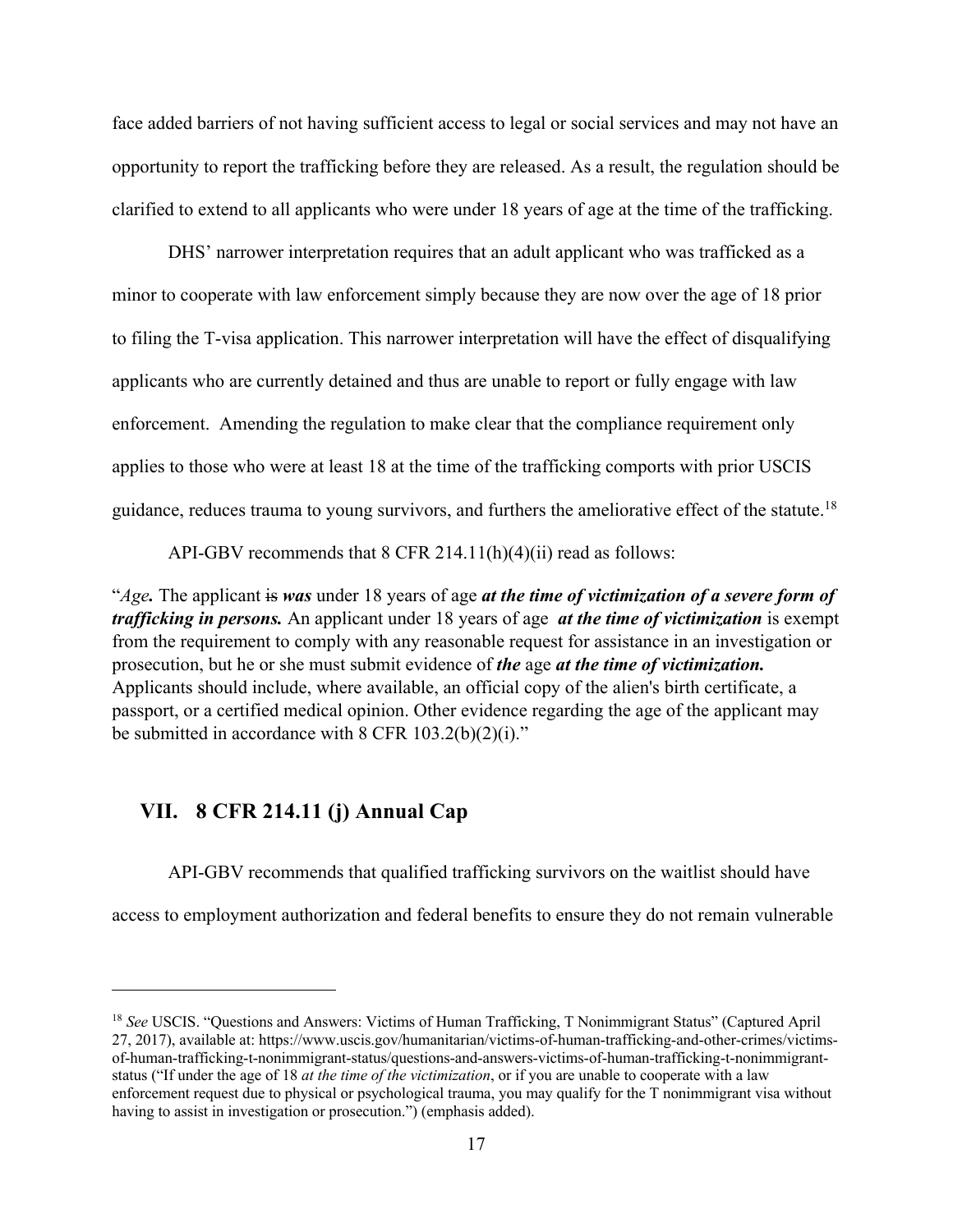to exploitation and/or trafficking. In the preamble, DHS notes that it will consider providing temporary relief on a case-by-case basis to applicants on the waiting list who are participating in investigations in the United states. DHS should consider further that because T-visa applicants have access to federal benefits once a bona fide determination is made, DHS should take special consideration of making efforts to grant these determinations in a timely manner should the Tvisa cap be reached. API-GBV recommends the following language to clarify that being placed on the waitlist will give USCIS the opportunity to make bona fide determinations to ensure that survivors will be able to access public benefits and work authorization while waiting for visas to become available.

"8 CFR 214.11(j)(1) *Waiting list.* All eligible applicants who, due solely to the cap, are not granted T-1 nonimmigrant status will be placed on a waiting list and will receive written notice of such placement. Priority on the waiting list will be determined by the date the application was properly filed, with the oldest applications receiving the highest priority. In the next fiscal year, USCIS will issue a number to each application on the waiting list, in the order of the highest priority, providing the applicant remains admissible and eligible for T nonimmigrant status. *USCIS will grant bona fide determination to T-1 applicants who are placed on the waitlist to enable applicants to access federal public benefits and apply for employment authorization. USCIS will notify HHS of any applicant placed on the waitlist in the same manner it notifies HHS for approved T-visa applicants*. After T-1 nonimmigrant status has been issued to qualifying applicants on the waiting list, any remaining T-1 nonimmigrant numbers for that fiscal year will be issued to new qualifying applicants in the order that the applications were properly filed."

## **VIII. 8 CFR 214.11 (k) Eligible Family Members**

### **A. Family members Facing Danger of Retaliation 8 CFR 214.11(k)(iii)**

API-GBV recommends that the regulatory language at 8 CFR 214.11(k)(iii) regarding the evidentiary standard for derivatives seeking T status on the basis of present danger of retaliation specifically reference credible evidence standard. The statute states that certain family members are eligible to apply for T nonimmigrant derivative status because they are facing a danger of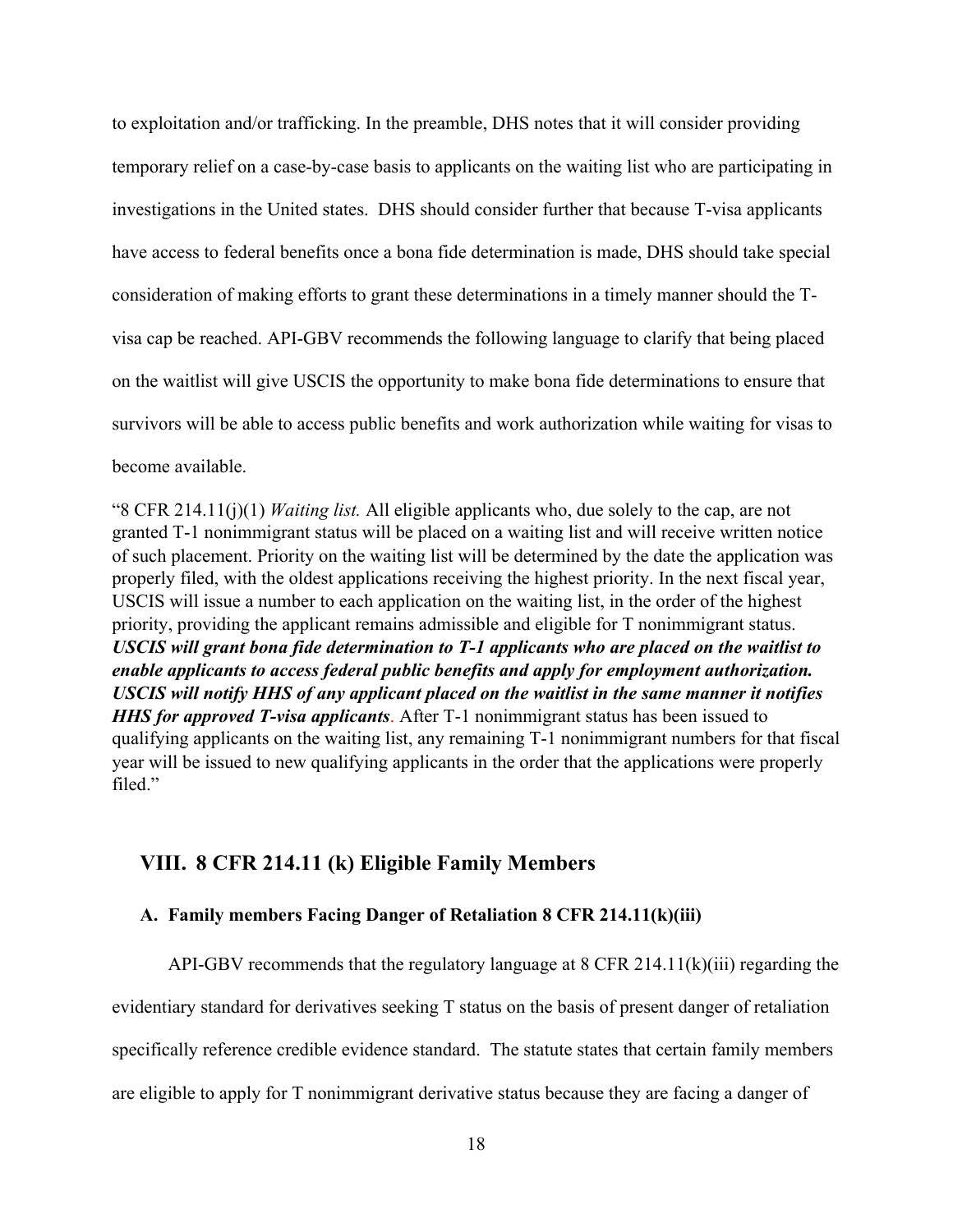retaliation based on the principal's escape from a severe form of trafficking in persons; or because of the principal's cooperation with law enforcement. The determination of LEA to move forward with an investigation, or not, should not inhibit a principal applicant to apply for family members who may be facing present danger as a result of their escape. The regulation should include language indicating that applications of their family members will be considered even if LEA does not decide to move forward with a criminal investigation. API-GBV recommends that 8 CFR 214.11 $(k)(iii)$  read as follows:

"*Family member facing danger of retaliation*. Regardless of the age of the principal alien, if the eligible family member faces a present danger of retaliation as a result of the principal alien's escape from the severe form of trafficking or cooperation with law enforcement, in consultation with the law enforcement officer investigating a severe form of trafficking, eligible family member means a T-4 (parent), T-5 (unmarried sibling under the age of 18), or T-6 (adult or minor child of a derivative of the principal alien). *In cases, where law enforcement has not investigated the trafficking after a victim has reported the crime, USCIS will evaluate any credible evidence demonstrating derivatives' present danger of retaliation. USCIS will expedite processing of these applications within 30 days given the danger a family member is facing."*

### **B. Evidence Demonstrating "Present Danger of Retaliation"- 8 CFR 214.11(k)(6).**

API-GBV recommends modifying 8 CFR 214.11(k)(6) to also highlight acceptance of credible evidence. In situations where there is a present danger of retaliation, there is often great difficulty communicating with family members abroad, and requiring specific types of evidence may create additional danger for them. In some circumstances, it may be impossible to collect outside evidence to show a present danger of retaliation in certain cases. As DHS has recognized in other regulatory provisions, evidence to show victimization of trafficking can be extremely difficult for a victim to collect. In those instances, DHS has deemed that a victim's statement alone can be sufficient evidence to demonstrate that the trafficking did occur. API-GBV urges that that this section also capture consideration of the difficulty of collecting evidence and should indicate that a victim's statement alone is sufficient if otherwise credible.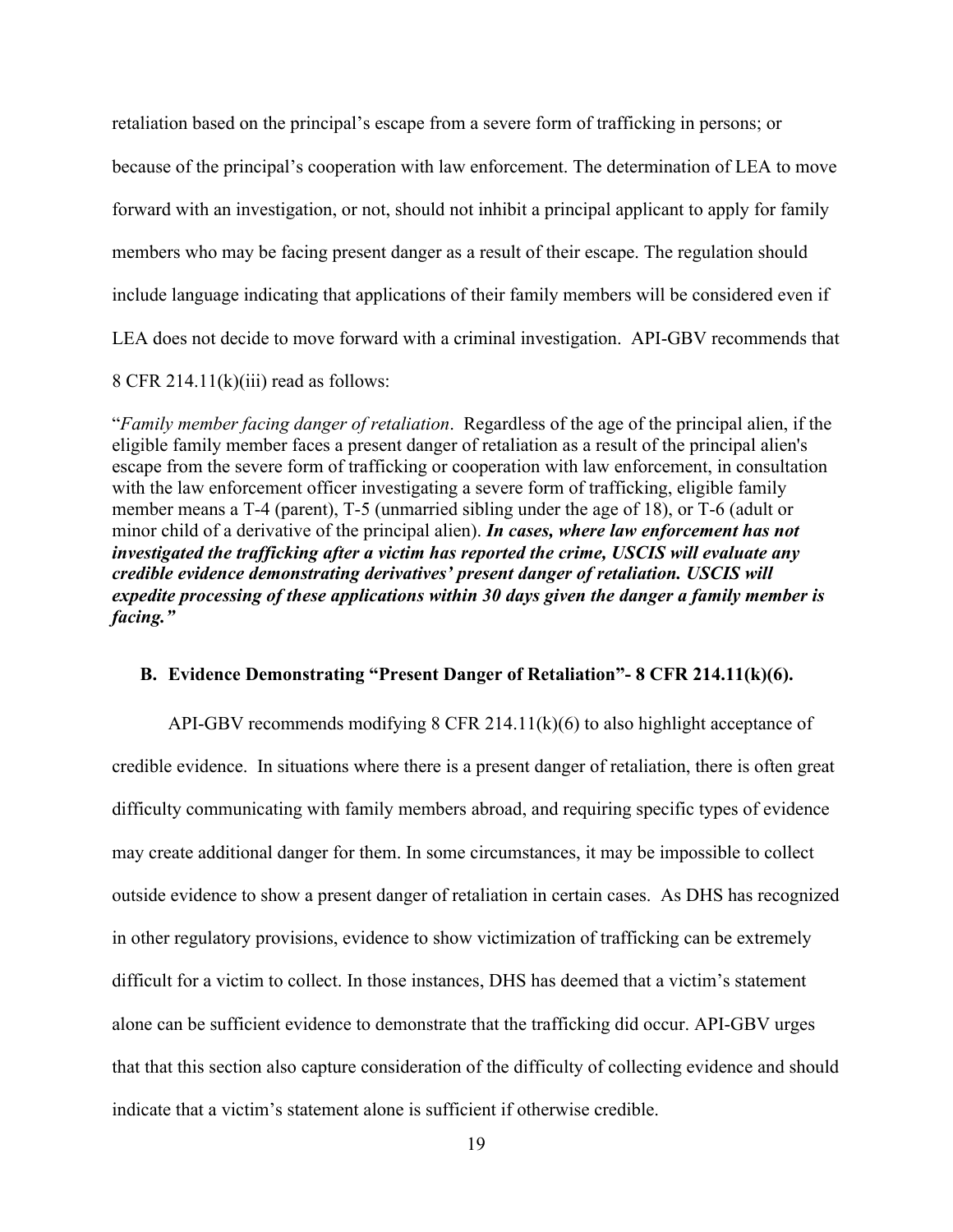At a minimum, the evidentiary standard should be clear that police reports filed in the home country and affidavits from witnesses from home country meet the evidentiary standard to demonstrate a present danger of retaliation, especially for cases where evidence exist primarily in the applicant's home country. API-GBV recommends that  $8$  CFR 214.11( $k$ )(6) should be modified as follows in subsections (iii) and (iv):

"(iii) An affirmative statement from the applicant describing the danger the family member faces and how the danger is linked to the victim's escape or cooperation with law enforcement *(ordinarily an applicant's statement alone is not sufficient to prove present danger); If deemed credible, the victim's statement alone, can be sufficient evidence to prove present danger of retaliation.* and/or

(iv) Any other credible evidence, including trial transcripts, court documents, police reports, news articles, copies of reimbursement forms for travel to and from court, and affidavits from other witnesses. *This evidence may be from the U.S., home country, or country where applicant's eligible family member is facing present danger of retaliation."*

#### **C. Employment Authorization 8 CFR 214.11(k)(10)**

API-GBV urges DHS to take further steps in addressing the barriers to work authorization for T nonimmigrant applicants. DHS has previously acknowledged the burden of the fees on applicants and has the statutory authority to waive fees pursuant to TVPRA 2008 section 201(d)(3); INA section 245(1)(7), 8 USC 1255(1)(7). API-GBV respectfully requests that DHS extend its exemption of fees to family members of T-1 applicants when they apply for Employment Authorization and remove the burden of requiring an additional fee waiver to be filed on behalf of the derivative family member. At a minimum, API-GBV requests that DHS clarify that a few waiver may be submitted to DHS in lieu of the fees associated with Employment Authorization application for family members. API-GBV recommends that 8 CFR  $214.11(k)(10)$  read as follows:

"*Employment authorization*. An alien granted derivative T nonimmigrant status may apply for employment authorization by filing an application on the form designated by USCIS *with the fee*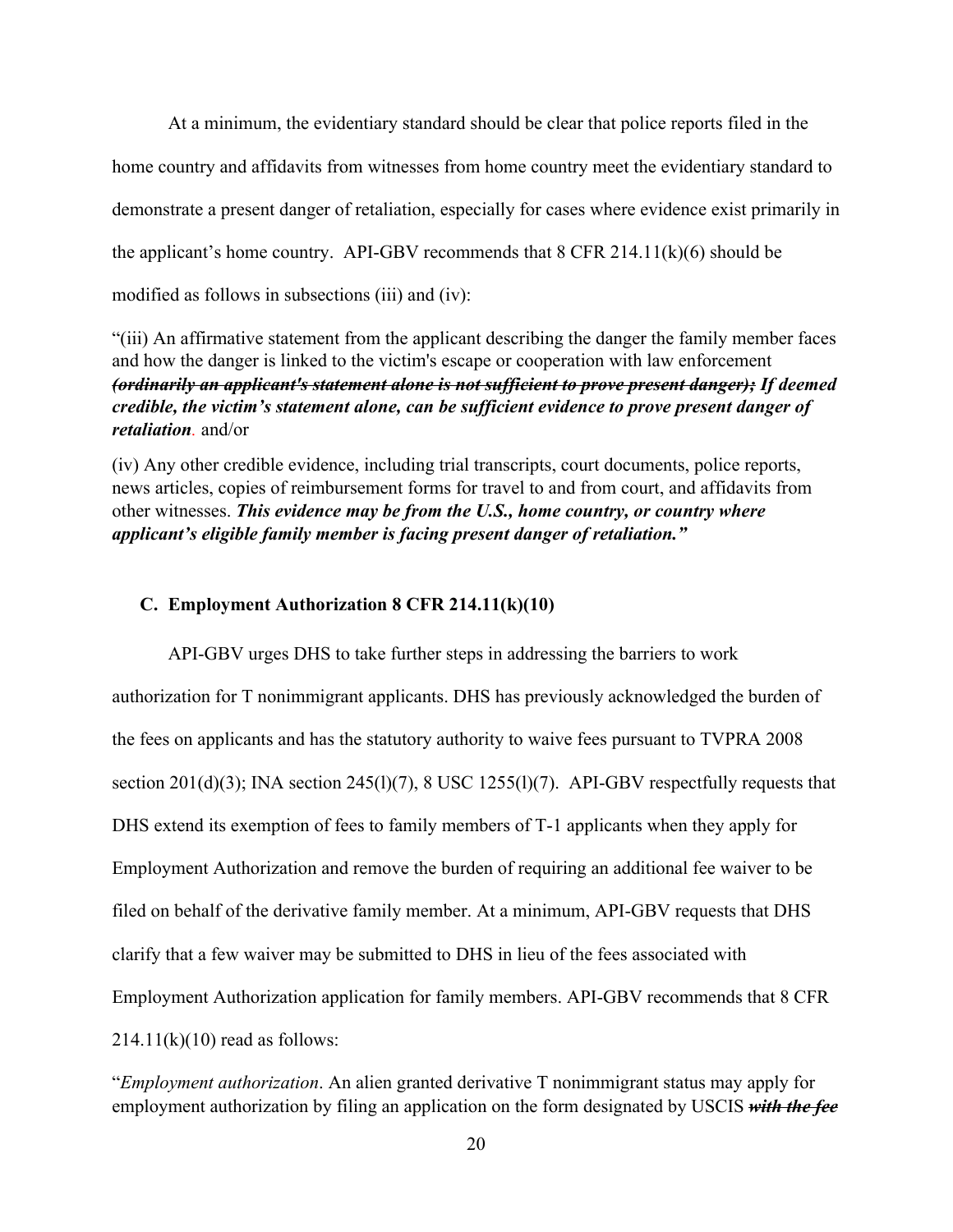*prescribed in 8 CFR 103.7(b)(1)* in accordance with form instructions. *T nonimmigrant status applicants are exempt from fees associated with employment authorization.* For derivatives in the United States, the application may be filed concurrently with the application for derivative T nonimmigrant status or at any later time. For derivatives outside the United States, an application for employment authorization may only be filed after admission to the United States in T nonimmigrant status. If the application for employment authorization is approved, the derivative alien will be granted employment authorization pursuant to 8 CFR 274a.12(c)(25) for the period remaining in derivative T nonimmigrant status."

# **IX. 8 CFR 214.11 (p) Restrictions on use and disclosure of information relating to T- visa Applicants**

API-GBV urges DHS to strengthen confidentiality protections for T nonimmigrants and

add the full list of protections and exceptions under 8 USC §1367. In addition, we recommend

language including the following enumerated examples in order to better provide information to

victims so that they may make informed decisions about the risks of to applying for T

nonimmigrant status.

**"**8 CFR 214.11(p) *Restrictions on use and disclosure of information relating to applicants for T nonimmigrant classification*. (1) The use or disclosure (other than to a sworn officer or employee of DHS, the Department of Justice, the Department of State, or a bureau or agency of any of those departments, for legitimate department, bureau, or agency purposes) of any information relating to the beneficiary of a pending or approved application for T nonimmigrant status is prohibited unless the disclosure is made in accordance with an exception described in 8 U.S.C. 1367(b).*These circumstances could include, but are not limited to, disclosure of information to law enforcement agencies with the authority to detect, investigate, or prosecute severe forms of trafficking in persons; non-governmental victims' service providers for the sole purpose of assisting victims in obtaining victim services from programs with expertise working with immigrant victims; and for purposes of national security*."

## **X. Waivers 8 CFR 212.16(b)**

API-GBV urges that DHS use its discretionary authority to waive the criminal grounds of inadmissibility for T nonimmigrant status applicants if the criminal activities were caused by or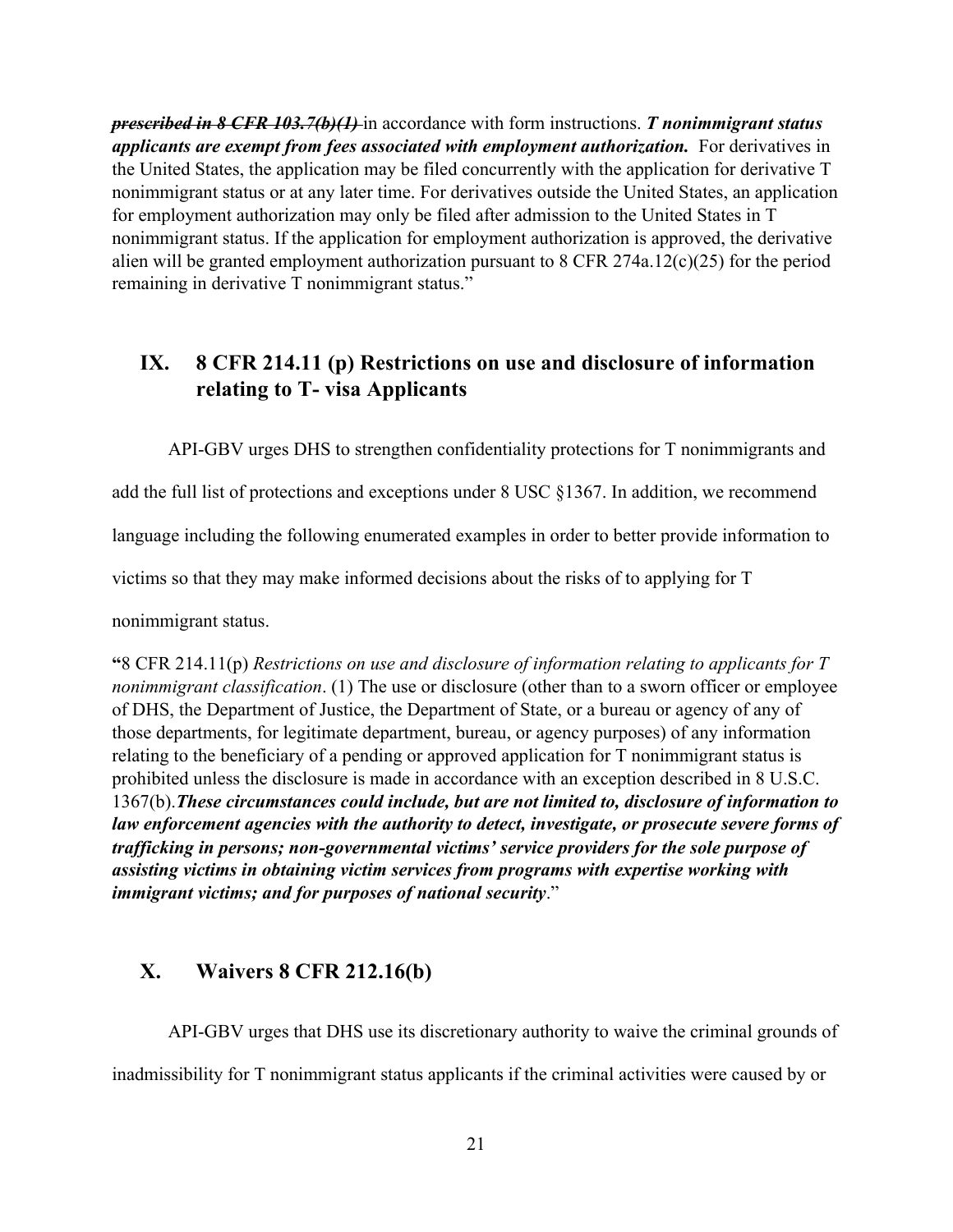incident to the trafficking under INA §212(d)(13), as current language in 8 CFR 212.16(b)(3) is not statutorily required. API-GBV also believes that this language is unduly restrictive and contravenes the intent of the trafficking statute, as INA  $212(d)(3)(B)$  provides the Attorney General broad discretion to approve a waiver of inadmissibility.

Trafficking survivors commonly have unfavorable criminal histories that may not be directly incident to the trafficking but are often part of the scheme that makes them vulnerable to exploitation or related to a history of trauma. If these criminal acts are viewed with more scrutiny, it could have a chilling effect where applicants who have more lengthy criminal histories will be likely denied and less willing to attempt to file T-visa applications. API-GBV recommends that 8 CFR 212.16(b) read as follows:

"*Treatment of waiver request*. USCIS, in its discretion, may grant a waiver request based on section 212(d)(13) of the Act of the applicable ground(s) of inadmissibility, except USCIS may not waive a ground of inadmissibility based on sections  $212(a)(3)$ ,  $(a)(10)(C)$ , or  $(a)(10)(E)$  of the Act. An applicant for T nonimmigrant status is not subject to the ground of inadmissibility based on section 212(a)(4) of the Act (public charge) and is not required to file a waiver form for the public charge ground. Waiver requests are subject to a determination of national interest and connection to victimization as follows.

(1) National interest. USCIS, in its discretion, may grant a waiver of inadmissibility request if it determines that it is in the national interest to exercise discretion to waive the applicable ground(s) of inadmissibility.

(2) Connection to victimization. An applicant requesting a waiver under section  $212(d)(13)$  of the Act on grounds other than the health-related grounds described in section 212(a)(1) of the Act must establish that the activities rendering him or her inadmissible were caused by, or were incident to, the victimization described in section  $101(a)(15)(T)(i)(I)$  of the Act.

(3) Criminal grounds. In exercising its discretion, USCIS will consider the number and seriousness of the criminal offenses and convictions that render an applicant inadmissible under the criminal and related grounds in section  $212(a)(2)$  of the Act. In cases involving violent or dangerous crimes, USCIS will only exercise favorable discretion in extraordinary circumstances, unless the criminal activities were caused by, or were incident to, the victimization described under section  $101(a)(15)(T)(i)(I)$  of the Act."